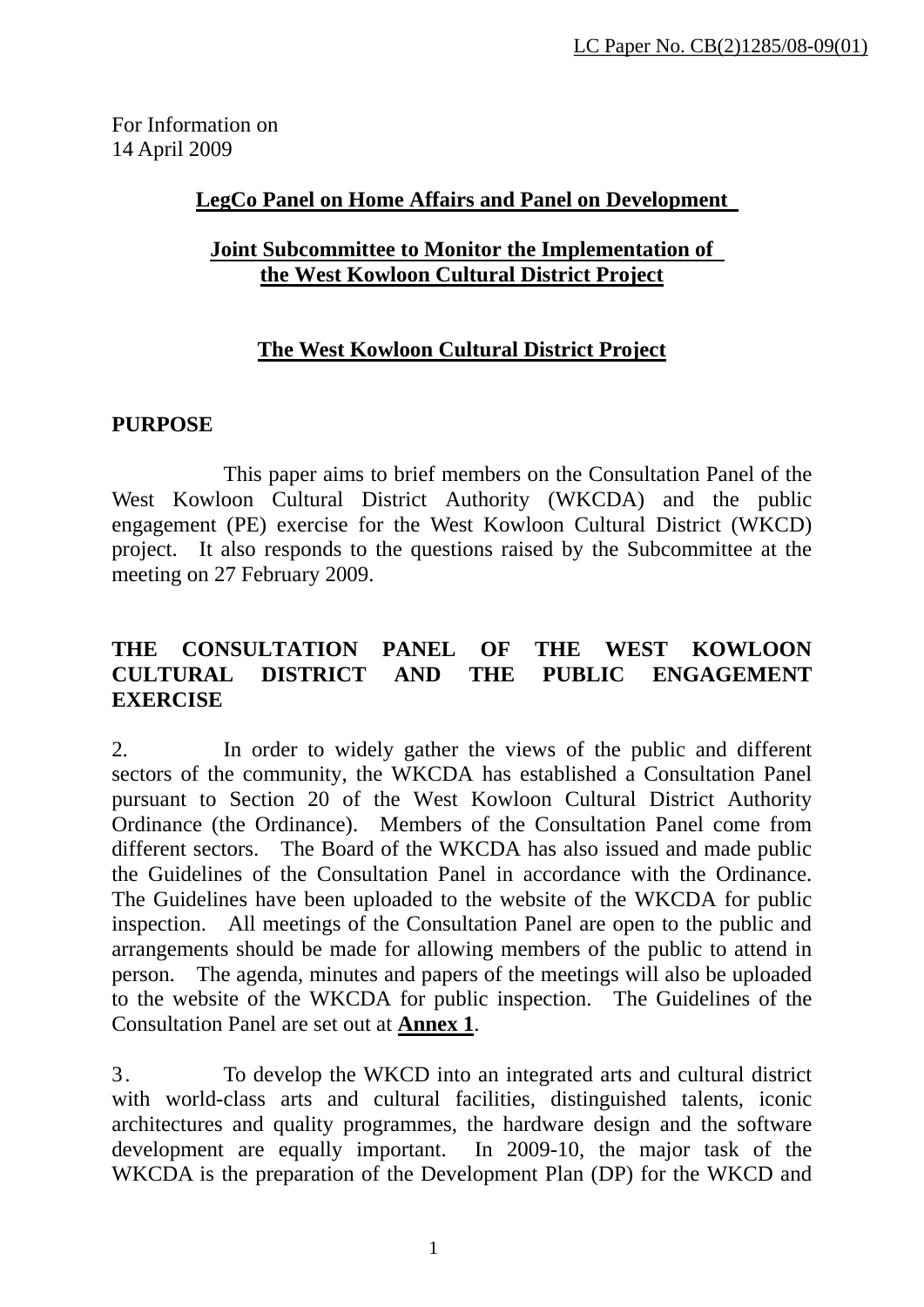the implementation of related PE exercise. Accordingly, the priority tasks of the Consultation Panel for the time being are to plan the consultation programmes in preparing the DP, review and report to the Board the progress of these consultation programmes, and ensure that the consultation is conducted in an open and transparent manner.

4. The PE exercise in preparing the DP will be broadly divided into 3 stages. During Stage 1, the community's aspirations and expectations on the WKCD and the user requirements of the arts and cultural facilities are to be identified through the PE exercise which is tentatively scheduled for mid-2009. The target of the PE exercise at Stage 1 will include stakeholders in the arts and cultural sector as well as members of the public.

5. In Stage 2, three Conceptual Plan Options for the WKCD will be formulated by three different Consultants to be commissioned by the WKCDA. Each Consultant is only responsible for preparing one Conceptual Plan Option. The WKCDA will present all three Conceptual Plan Options in the PE exercise, which is tentatively scheduled for late 2009. The WKCDA will select one out of the three Conceptual Plan Options. The concerned Conceptual Plan Consultant would be required to undertake any modifications to the selected Conceptual Plan taking into account the public comments received and incorporate in the selected Conceptual Plan the merits of the other two Conceptual Plan Options suggested by the public and the stakeholders in the arts and cultural sector. The modified Conceptual Plan will be submitted to the WKCDA for consideration and approval.

6. In Stage 3, the selected Conceptual Plan, with any approved modifications, will be developed into a detailed DP by the Project Consultant to be commissioned by the WKCDA. The Project Consultant will also conduct technical feasibility studies including engineering, traffic and environmental impact assessments. The WKCDA will conduct a PE exercise to seek public views on the detailed DP, which is tentatively scheduled for end 2010. Taking into account the public views, the DP will be finalised for submission to the Town Planning Board (TPB) for consideration, tentatively scheduled for early 2011.

7. The PE exercise can be conducted in different formats for different target audience. The views collected in the PE exercise will be made known to the public. The Consultation Panel will assist in the planning of the PE exercise in preparing the DP, including the format of the activities and the target audience of consultation, etc. Apart from participating in the PE exercise at different stages, members of the public can also attend the meetings of the Consultation Panel.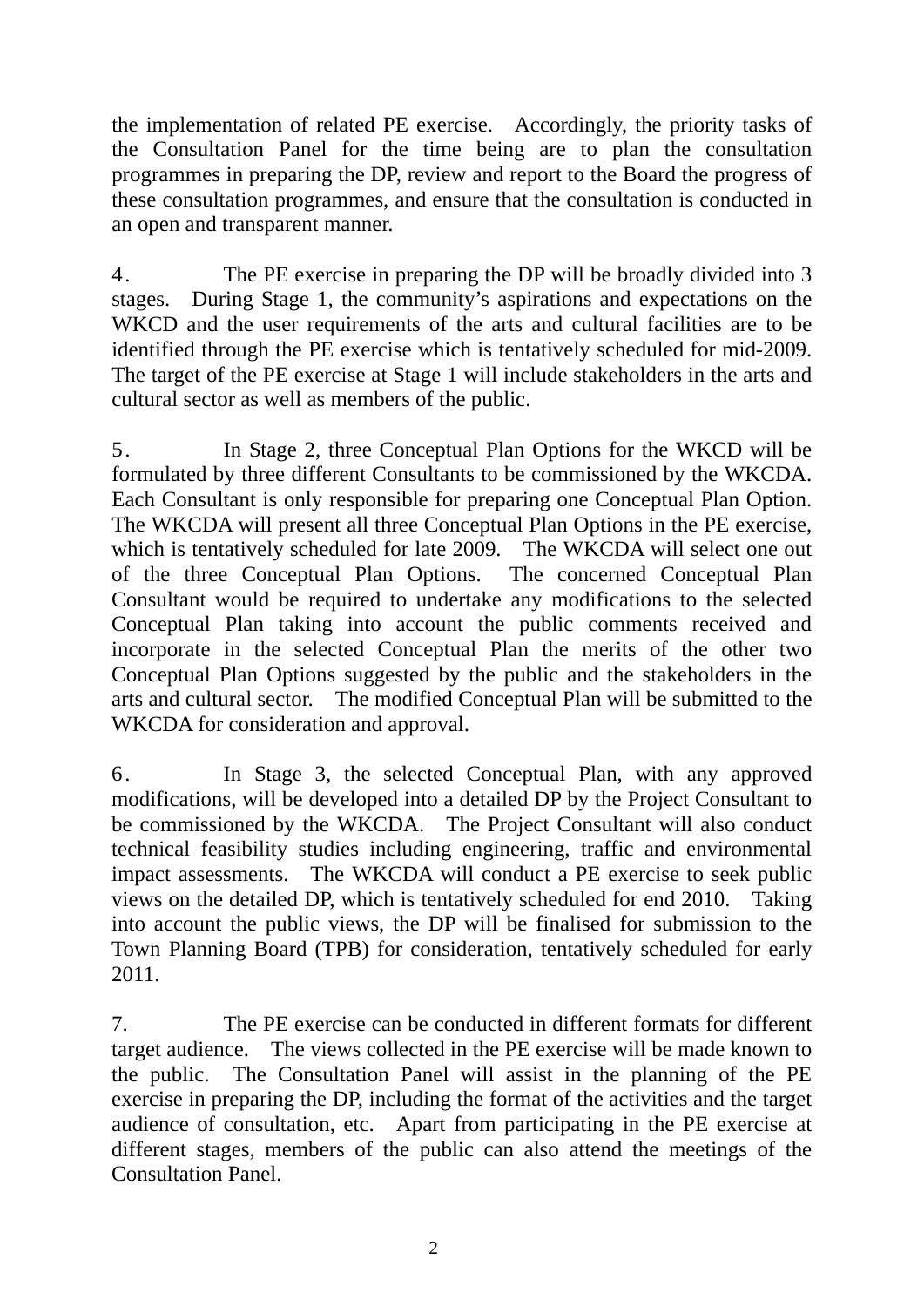### $``M+"$

8. The Recommendation Report of the Consultative Committee on the Core Arts and Cultural Facilities of the WKCD proposed that a new and forward-looking cultural institution with museum functions (temporarily called "M+") should be provided in the WKCD. "M+" will focus on the  $20^{th}$ - $21^{st}$ century visual culture with four initial broad groupings - Visual Art (including ink art), Design, Popular Culture and Moving Image. Similar to the situation of the museums in other places, many collection items of the Leisure and Cultural Services Department (LCSD) have yet to be exhibited. The WKCDA will liaise and discuss with the LCSD in due course as to whether those items are suitable to be put on exhibition in the future "M+", after considering factors such as the exhibition themes.

9. Some 200 curatorial staff are now working in the museums under the LCSD. They have been properly trained and possess the knowledge and experience in museum management and operation, curating, collection research and management, marketing and promotion, conservation, education, etc. Besides, the LCSD also has various plans to provide sustainable training to the museum staff with a view to enhancing their professional knowledge. Concerning the manpower needs of "M+", taking into account the size and scale of the future "M+" and the fact that the mode of operation of a museum may also have an impact on the manpower needs (for example, whether "M+" prefers to have frequent joint exhibitions and exchanges with other overseas museums), it may not be appropriate and possible to predict the actual manpower requirement of the future "M+" at the present stage. The WKCDA anticipates that the initial mode of operation of "M+" can be finalised in early 2010. The WKCDA will have a more detailed estimation of the number of staff required and their qualifications by that time.

## **OVERALL PLANNING AND DEVELOPMENT**

10. Some other large-scale infrastructure projects will also be carried out in the vicinity of the WKCD, such as the construction of the Hong Kong terminus of the Guangzhou–Shenzhen–Hong Kong Express Rail Link (XRL). The WKCDA will liaise with the MTR Corporation as well as the concerned bureaux and departments actively and set up a liaison mechanism to ensure that the planning of the WKCD is able to tie in with the construction of the XRL. Taking into account the current situation, it is estimated that the completion date of the XRL will be able to tie in with the completion of the Phase 1 facilities of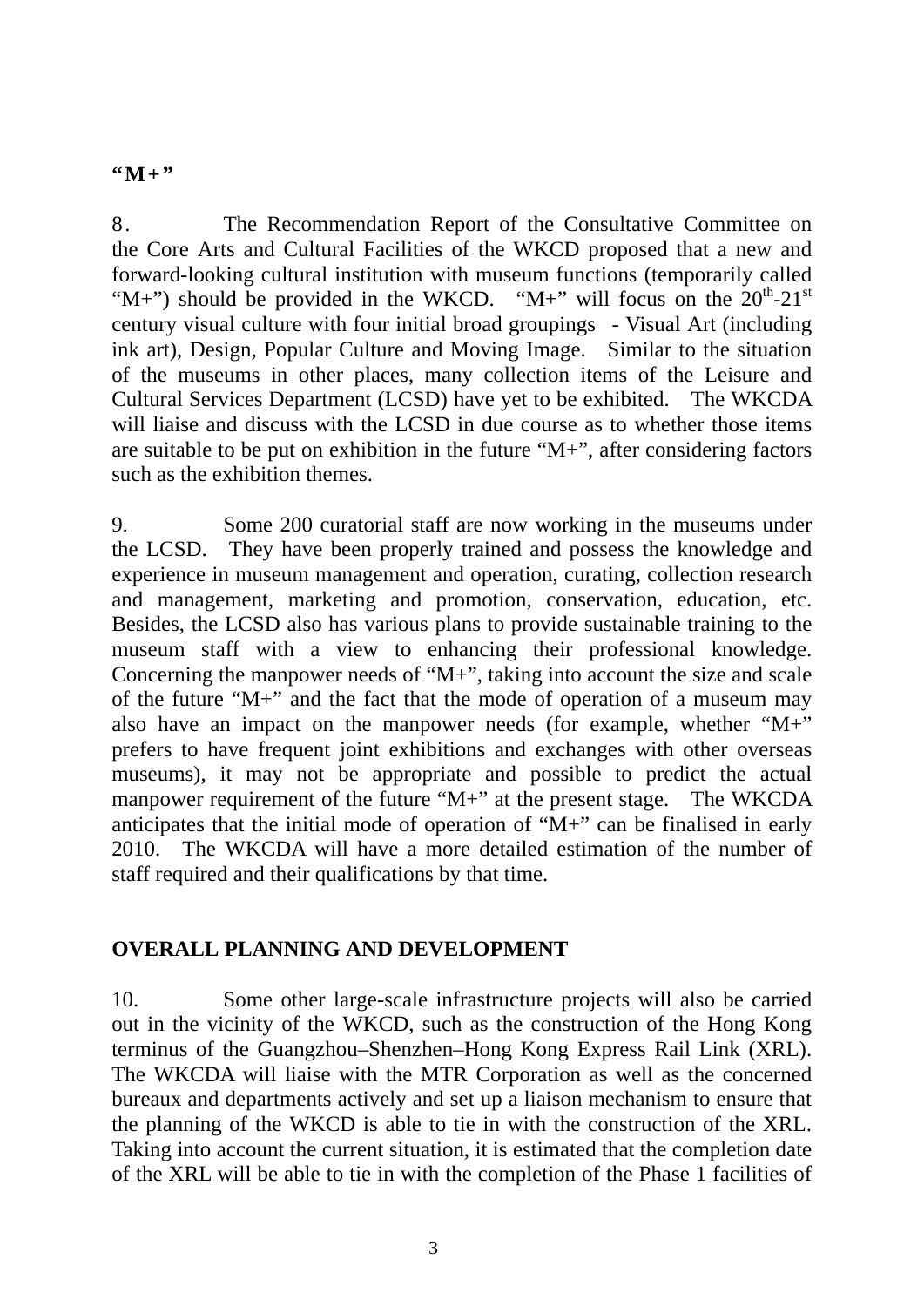the WKCD. Construction works will also be carried out within the WKCD, such as the construction of ancillary roads and drainage as well as associated government facilities. The Government will adopt the established mechanism for major projects in which the concerned Bureau for the WKCD development, which is the Home Affairs Bureau (HAB), will take the leading role to invite the relevant departments to review the progress of the related works and to undertake coordination when necessary. The WKCDA will also liaise closely with relevant bureaux and departments to ensure smooth implementation of the concerned works.

11. The adjoining areas of the WKCD have their unique traditional characteristics. The WKCD development and the construction of the XRL terminus are set to speed up the renewal and revitalisation of the surrounding area. The Planning Department (PlanD) will work with the WKCDA closely to offer inputs to the planning study on the WKCD to ensure that the WKCD development will be in harmony with the surrounding development in terms of land use, disposition and connectivity and that smooth traffic and pedestrian connections will be provided. When reviewing the planning of the areas surrounding the WKCD, PlanD will make reference to the findings of the planning study of the WKCD and the public views. Furthermore, PlanD will also examine if there are any opportunities for land use restructuring, greening enhancement, improvement to the pedestrian environment and amalgamation of sites for redevelopment, especially in the old areas, taking advantage of the vitality of the WKCD development so that a synergetic effect for the developments in both new and old areas can be achieved.

## **DESIGN AND CONSTRUCTION**

12. When the TPB agrees that the DP is suitable to be published for public inspection under the Town Planning Ordinance, the WKCDA can proceed with the design stage of the facilities in the WKCD. The WKCDA is of the view that, apart from the three iconic architectures ("M+", Xiqu Centre and Concert Hall/Chamber Music Hall), the design of other standalone arts and cultural facilities and the piazzas in the WKCD could also be subject to a competitive process, if feasible, so as to obtain suitable designs for the WKCD. This will allow more local and overseas architects to take part in the WKCD project. The WKCDA will discuss and announce the details of these matters in due course.

#### **MANPOWER NEEDS AND RECRUITMENT OF STAFF**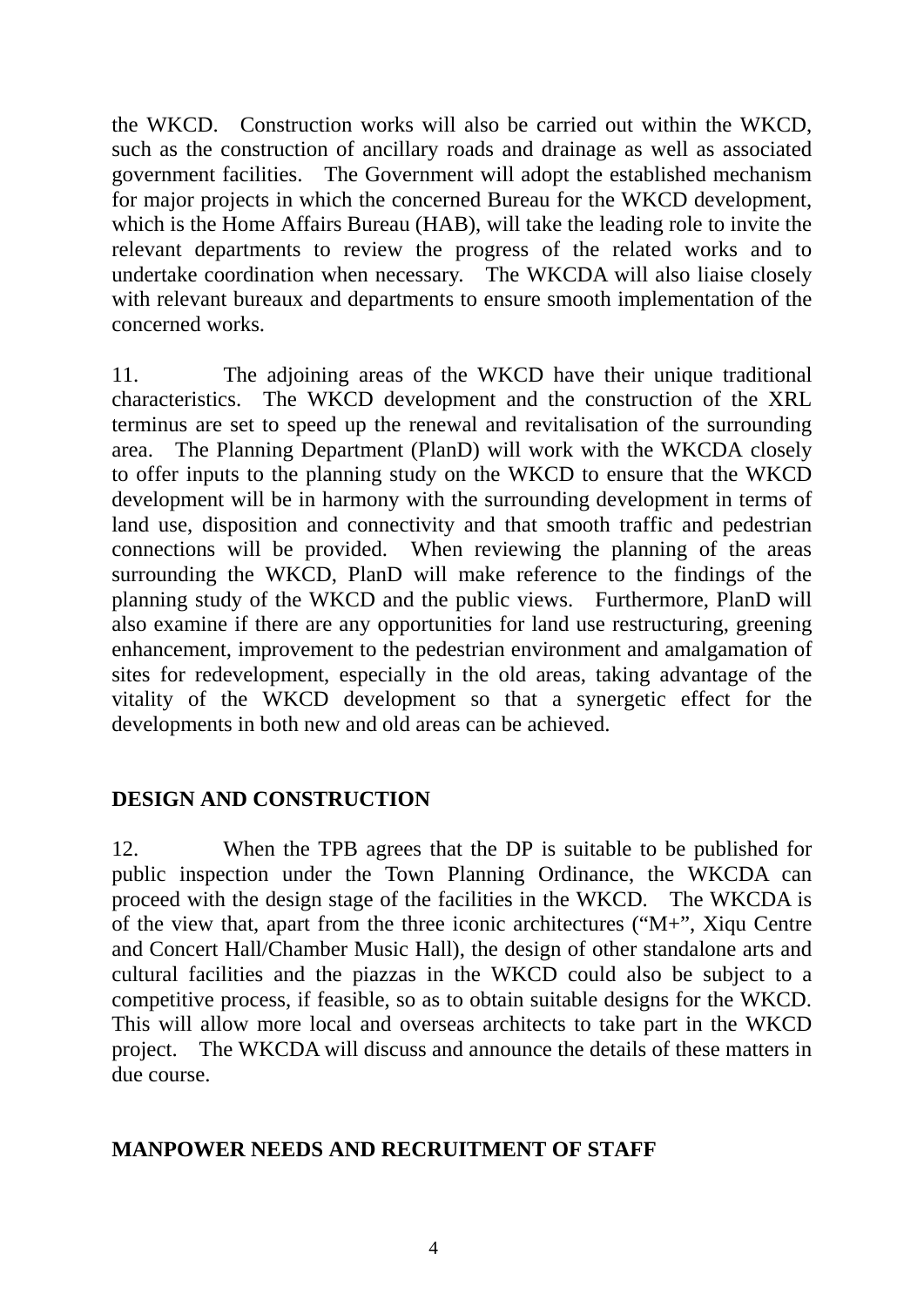13. The WKCDA has commissioned a consultancy study on its organisational structure and manpower needs. The study is expected to be completed in the  $2<sup>nd</sup>$  quarter of 2009. Taking into account the recommendations of the consultancy study, the WKCDA will decide on its organisational structure and the selection criteria and remuneration packages of its key staff. It is envisaged that the recruitment of the Chief Executive Officer and other key staff will start in mid-2009.

14. To ensure the effective operation of the WKCDA in the transitional period, a team of government officers has been seconded to temporarily undertake the immediate tasks of the WKCDA. The WKCDA is also conducting open recruitment of an Executive Director and some middle-ranking and professional staff (such as museum advisor, performing arts advisor, engineering professionals and human resource officers, etc.). As these are open recruitments, the entry requirements have been set out clearly in the advertisements, which have also been uploaded to the website of the WKCDA. The recruitment of every group of staff is undertaken by an assessment panel.

## **NURTURING OF LOCAL BUDDING ARTISTS AND SMALL AND MEDIUM-SIZED ARTS GROUPS AND THE WORK ON AUDIENCE BUILDING**

15. To tie in with the WKCD development, HAB gives policy support to the LCSD, the Hong Kong Arts Development Council (HKADC) and the Hong Kong Academy for Performing Arts (HKAPA) to enhance their work in nurturing local budding artists as well as small and medium-sized arts groups and for audience building. Details are set out below.

## *LCSD*

16. The LCSD will continue to support budding artists and small and medium-sized performing arts groups through presenting them or sponsoring their performances to help them build their audience bases. The concrete initiatives include -

(i) Regular Cultural Programmes and Thematic Arts Festivals

The LCSD offers support to budding artists and arts groups and small and medium-sized performing arts groups through programme fee support, venue rental waiver/remission, publicity support and ticketing support etc.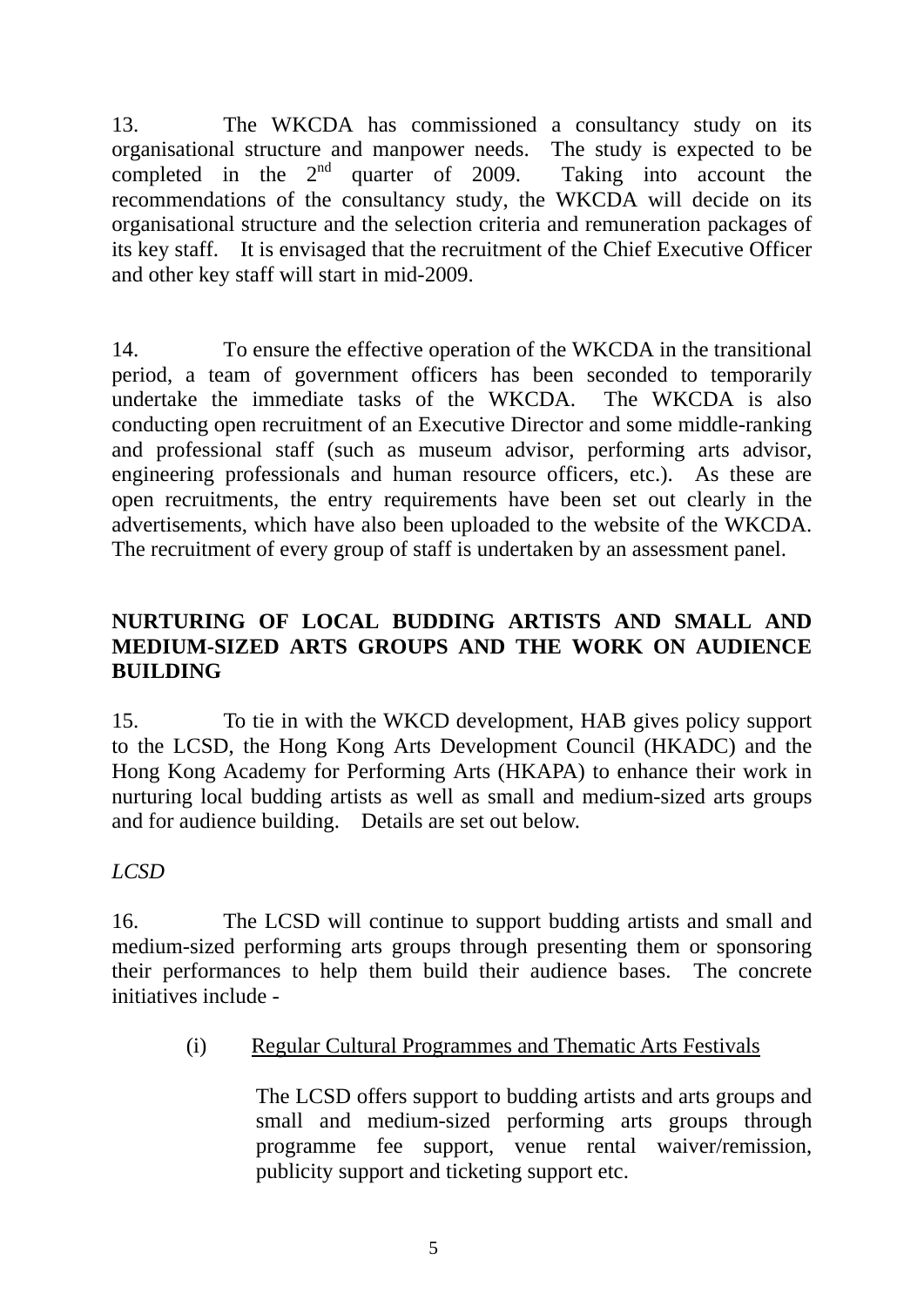#### (ii) Regular Free Entertainment Programmes and Festive Events

The LCSD assists the District Council to organize performances by budding artists and art groups at indoor and outdoor venues at 18 districts regularly. The LCSD also offers performance opportunities for small and medium-sized performing arts groups during festive events, such as the New Year's Eve Countdown Carnival, Lunar New Year Lantern Carnival and Mid-Autumn Lantern Carnival.

#### (iii) Territory-wide Audience Building Schemes

Budding artists and small and medium-sized arts groups are invited to join the following audience building schemes:

- Community Cultural Ambassador Scheme
- District Cantonese Opera Parade
- School Arts Animateur Scheme
- School Culture Day Scheme
- "Experiencing the Arts" Scheme for Senior Secondary **Students**
- (iv) Venue-based Audience Building Activities and Marketing Activities

The Hong Kong Cultural Centre and the five New Territories performing arts venues (Sha Tin/Tsuen Wan/Tuen Mun Town Hall and Kwai Tsing/Yuen Long Theatre) regularly present free cultural performances, mainly by small and medium-sized arts groups, at their foyers and piazzas.

(v) Special Exhibitions and Collaborative Activities Aiming to Nurture Budding Visual Artists and Curators

> The Hong Kong Museum of Art (HKMA) holds the "Hong Kong Art Biennial Exhibition (the Art Biennial)" every two years during which territory-wide open competitions and large-scale exhibitions are held to encourage budding artists to engage in artistic creation, to display their works and to present awards to outstanding winners. It attracts around 700 art practitioners to participate in the competition, and around 100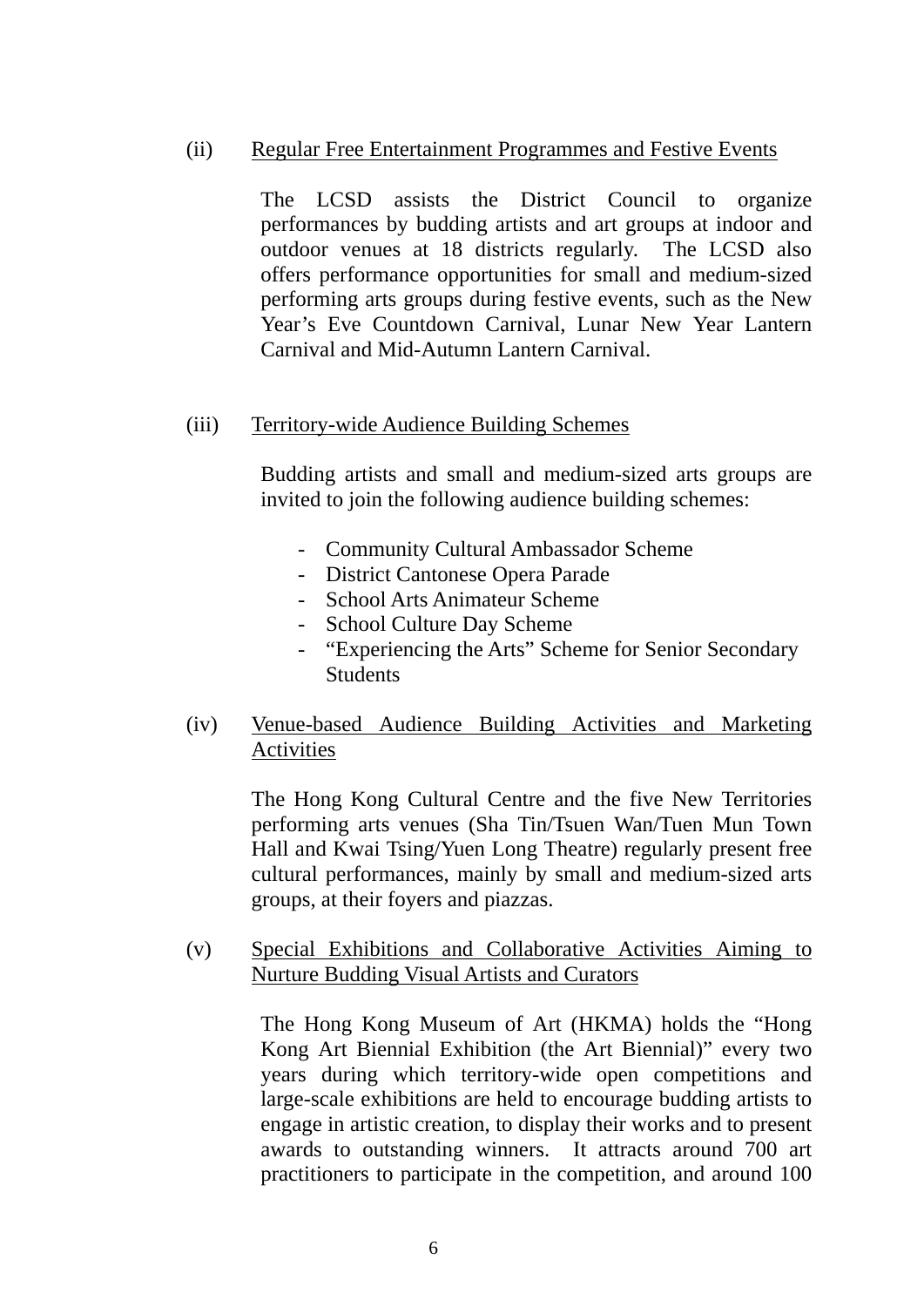entries are selected for display at the Exhibition. Since the Art Biennial was first held, awards have been presented to more than 100 artists and most of them have since become accomplished artists in the local art scene. Currently, more extensive collaboration is being forged with tertiary institutions, art groups, art space and art galleries, etc. in organising a variety of arts and educational activities for the wider participation of young and budding art practitioners, and the Art Biennial now serves as an important platform for showcasing the local contemporary art, nurturing creative talent as well as widening the audience base. In addition, the HKMA launched the "Hong Kong Art: Open Dialogue" exhibition series in 2008-09 under which local contemporary art exhibitions with different themes are curated by guest curators in partnership with different art groups and artists as a further step to nurture budding curators and encourage young artists to engage in artistic creation. The HKMA is also devoted to the collection of works of young artists, and the display and promotion of their works overseas. Through the thematic exhibitions organised by other museums such as the Hong Kong Heritage Museum, as well as the "Artists in the Neighbourhood Scheme", the "Visual Arts Thematic Exhibition" and the public art and community art schemes organised by the Art Promotion Office, young artists are also provided with opportunities to display their commissioned works and partnership is established with visual arts groups to nurture artistic talent and to enlarge the audience base in the community.

17. In 2009-10, the LCSD will enhance the support for budding performing artists and small and medium-sized performing arts groups and help them build their audience bases in the following ways:

#### (i) Use of Non-LCSD Venues

The LCSD has been actively exploring more performance venues and space in various districts, such as the HKICC Lee Shau Kee School of Creativity, the auditoriums of different universities, the Cattle Depot, Nan Lian Garden, Tin Ching Community Hall in Tin Shui Wai, Shek Kip Mei Jockey Club Creative Arts Centre and various historical sites, with the objective to support the performances by small and medium-sized arts groups and to help them build up their audience bases in the community.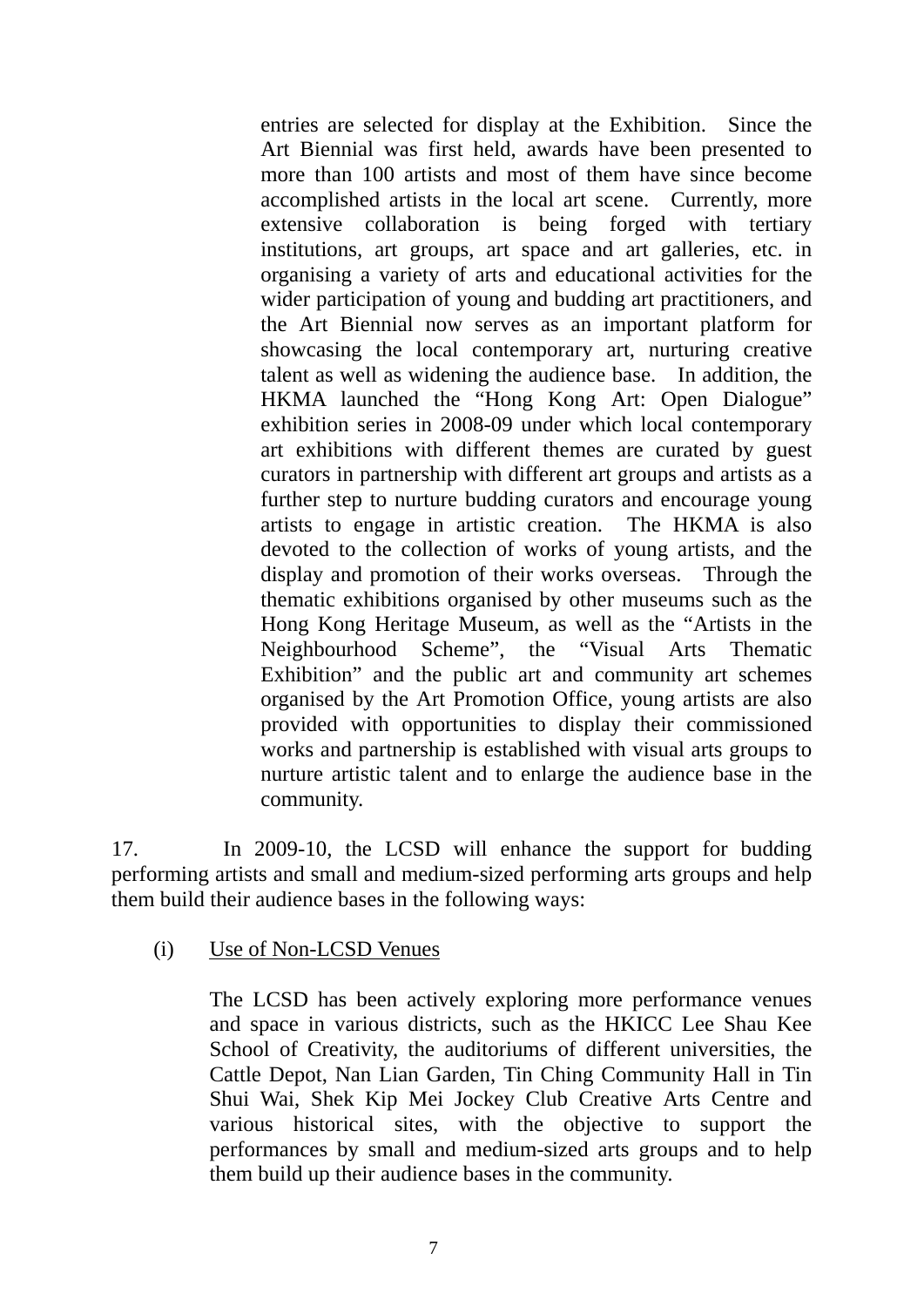### (ii) Strengthening Arts Education and Audience Building and Encouraging Community and Public Participation

Apart from continuing the existing efforts in audience building and arts education, the LCSD has earmarked a budget of about \$3.2 million in 2009-10 to take forward the following new initiatives for enhancement of audience building and arts education at schools and in the community, and at the same time, to provide more performance opportunities for budding artists and local small and medium-sized arts groups to help them develop their own audience bases:

- to strengthen the "School Arts Animateur Scheme" by offering small and medium-sized arts groups more opportunities to work with schools to introduce different genres of performing arts to the students as well as collaborating with the arts groups and the schools to arrange students to perform at voluntary agencies such as hospitals and elderly centres in their school neighbourhoods;
- to arouse the awareness and interest of the general public, especially children, in Cantonese opera through the Cantonese Opera Promotion Scheme for the Community, performance programmes and interactive activities designed and produced for children audience, as well as a Cantonese opera animateur project under the "School Arts Animateur Scheme";
- to help strengthen the partnership between District Councils and arts groups, educational institutions and district organisations to organise community arts festivals/events to offer budding artists platforms for artistic creation, performance and interaction with members of the public; and
- to organise more free thematic entertainment events tailor-made for remote districts or districts with specific needs (such as Tseung Kwan O, Tung Chung, Sham Shui Po, etc.) so as to enrich the cultural life of the local communities and at the same time provide more performance opportunities for the small and medium-sized arts groups.
- (iii) To Support the Small and Medium-sized Arts Groups Joining the Venue Partnership Scheme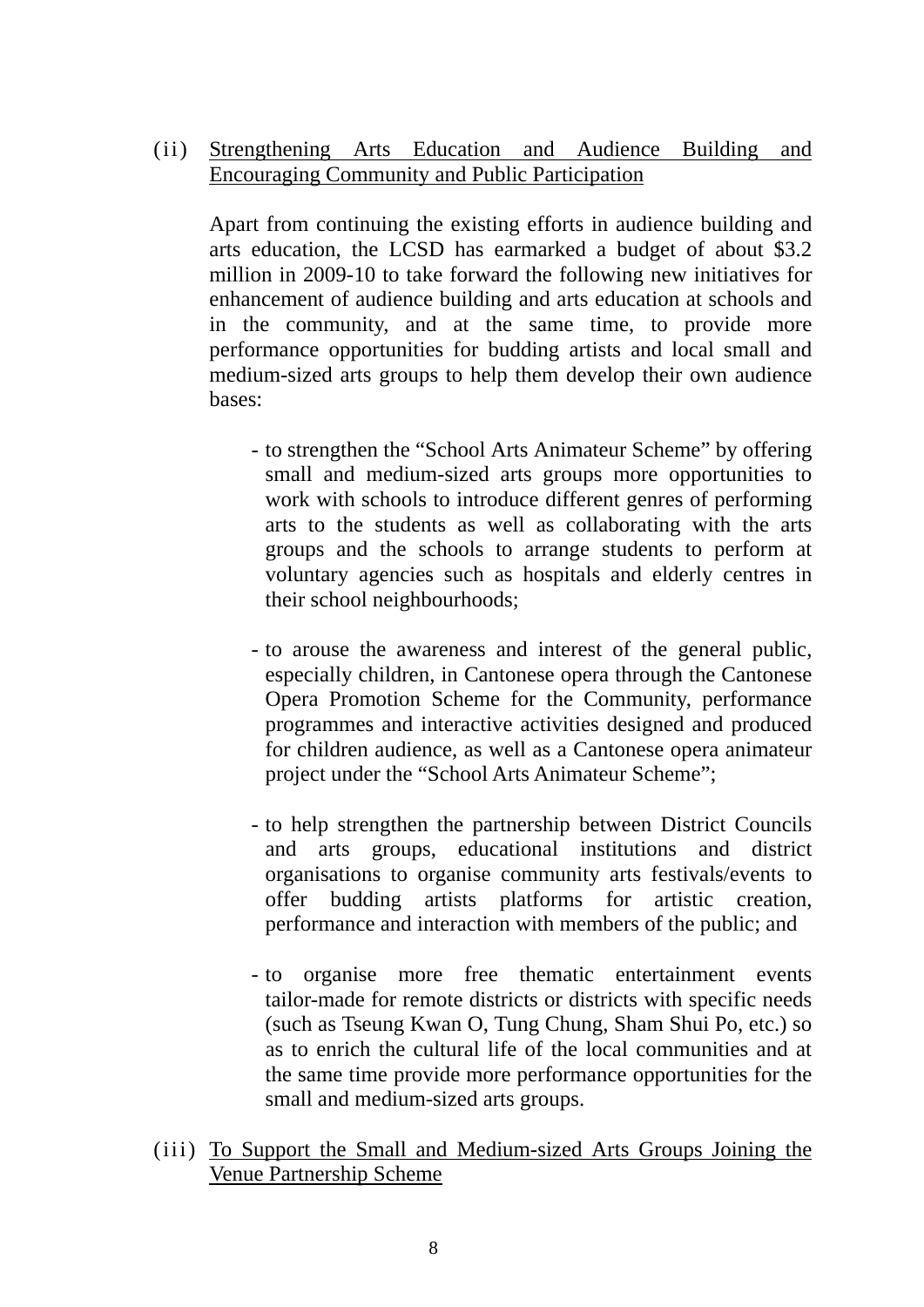The Venue Partnership Scheme will be fully launched in 2009-10 and a total of 25 small and medium-sized performing arts groups have joined the scheme. They are provided with free venue booking and programme funding to organise activities from 2009-10 to 2011-12. The LCSD will also assist in the promotion of their programmes. In 2009-10, a provision of \$10 million has been earmarked for funding their activities.

#### (iv) Support for the Groups with Good Potential through a Sustained Programme Plan

To support budding arts groups is an important programming strategy for the "International Arts Carnival". A two-tier sustainable engagement mechanism is introduced under which budding arts group will be engaged in school tours in the first year to hone their skills. Those arts groups having proven their artistic standard in the first year will be re-engaged for stage performance in the following year to enrich their experience. Furthermore, more small and medium-sized arts groups will be invited to create thematic programmes for youngsters in the "New Generation Series", thereby helping them to broaden their audience bases.

#### (v) Thematic Exhibitions and Overseas Promotion

The upcoming "Hong Kong Art Biennial Exhibition" will be renamed the "Hong Kong Contemporary Art Biennial Awards" (HKCABA) Exhibition. It will be held at the HKMA in 2010 during which more awards will be presented to budding young artists. Furthermore, to tie in with the World Exposition 2010 to be held in Shanghai, the HKMA will also organise two large-scale exhibitions, i.e. "Legacy and Creations - Transformation of Ink Art" and "Legacy and Creations - Transformation of the East and the West" to showcase its collection of works of traditional and budding young artists in different media and styles. Apart from reflecting the origins and latest development of local contemporary art, these exhibitions will also help to broaden the overseas and Mainland audience bases.

#### *HKADC*

18. The HKADC focuses its work on the nurturing of young artists as well as small and medium-sized arts groups through its 4-tier grant schemes,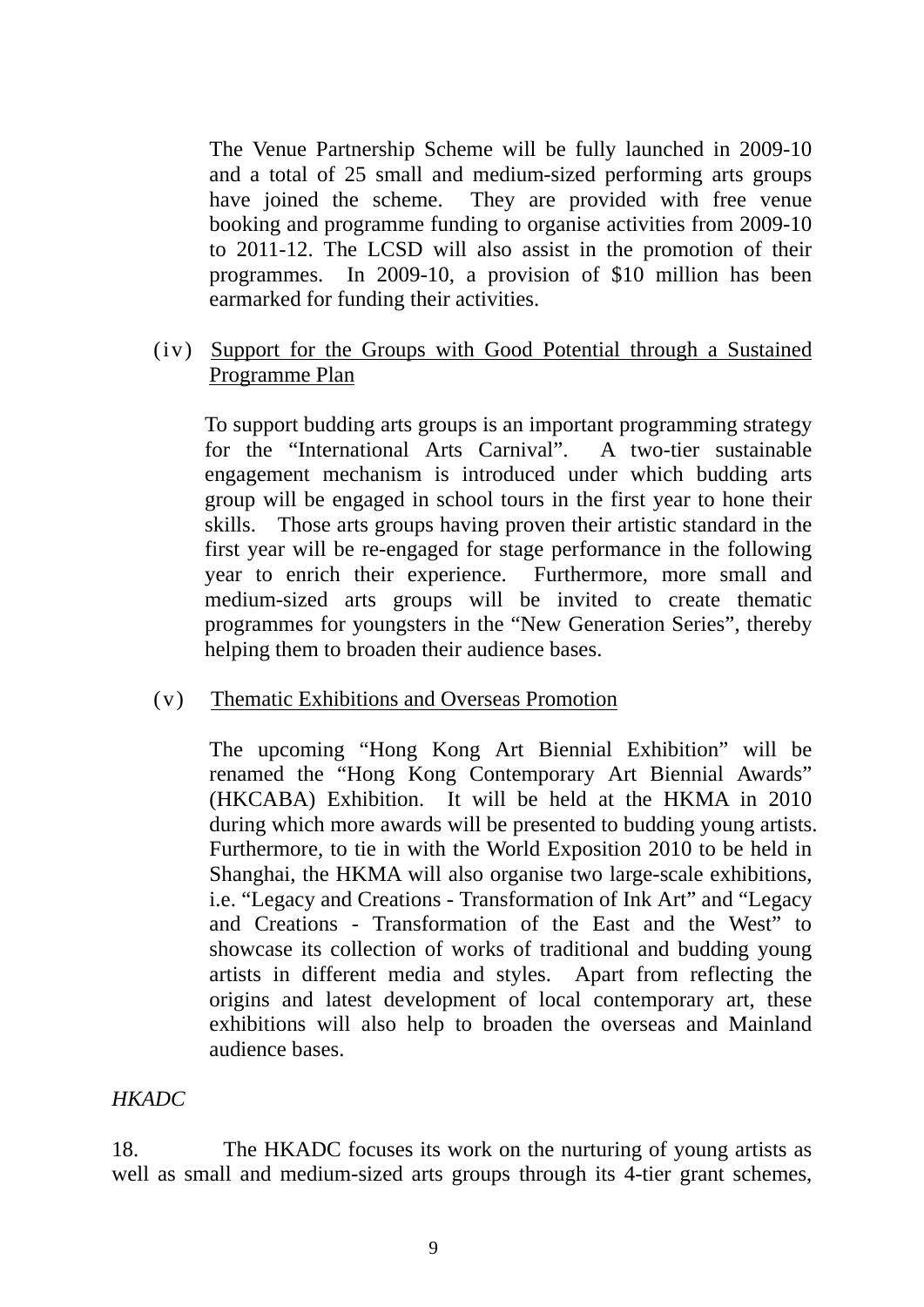namely, the project grant scheme, the multi-project grant scheme, the devolved grant scheme and the one-year grant scheme, catering to the needs of artists and arts groups of different sizes, nature and at different development stages. In 2009-10, the HKADC will continue its initiative started in 2008-09 to strengthen support for the meritorious arts groups under its one-year grant scheme by increasing the amount of grant for them. The HKADC also plans to extend the grant period of these groups to 2 years. Moreover, to address the problem that the groups encounter in securing venue bookings with the LCSD, the HKADC will set up a new subsidy scheme in 2009-10 to support these arts groups in hiring non-LCSD venues.

19. Outreaching to the community is one of the important strategies in audience building. The HKADC will step up efforts in partnering with District Councils, schools, non-governmental organisations and business corporations to bring culture and the arts closer to the community. In the coming year, the HKADC will carry out the "Arts Ambassadors-in-school Scheme", "Hong Kong Dance Festival" and "Community Arts Activities Enhancement Scheme", all of which will help promote the arts to the community. The HKADC will also encourage its one-year grantees to organise quality arts education or promotion projects beneficial to the community. Furthermore, the HKADC will present the annual "Hong Kong Arts Development Awards" to give recognition to the outstanding artists. These awards will also raise the social standing of artists in the community and enhance their profile and acceptance by the community.

#### *HKAPA*

20. The HKAPA is the only degree-granting performing arts institution in Hong Kong. In 2009-10, the HKAPA will continue to nurture performing arts talents through its five schools, namely, Music, Dance, Drama, Theatre and Entertainment Arts and Film and Television as well as the Traditional Chinese Theatre programmes.

21. The HKAPA will soon start a strategic positioning review which will also examine the demand and need for its graduates in the changing arts and cultural milieu. The review is expected to be completed in six months' time.

## *HAB*

22. Concerning HAB, for the purpose of a more effective development of an audience base to tie in with the WKCD development, apart from relying on the initiatives of the LCSD and the HKADC mentioned above, we will be launching a consultancy research study on strengthening public arts education.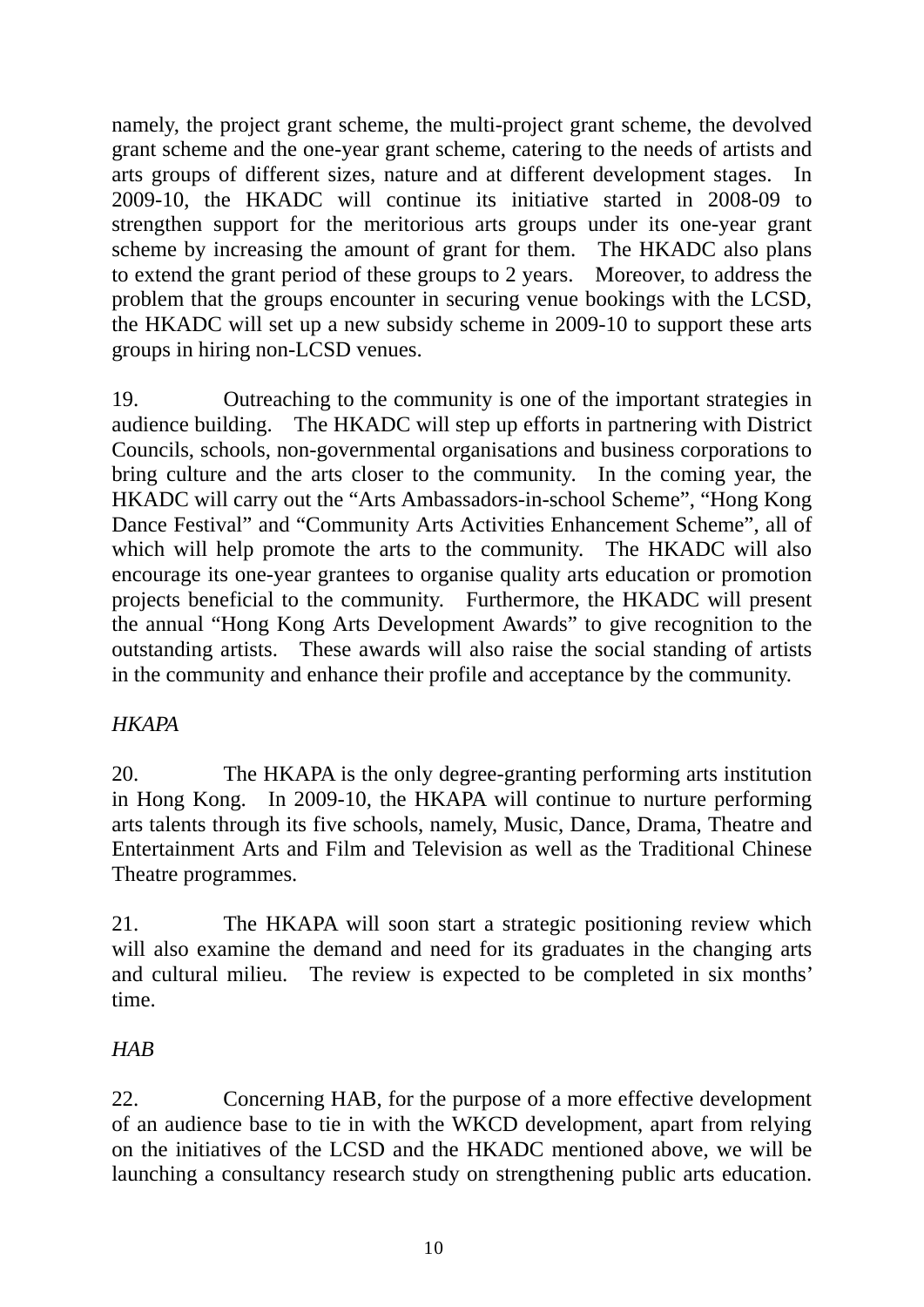The research study will review the existing provision of public arts education in Hong Kong from early childhood to adulthood both within and outside schools, and drawing reference from international best practice, make recommendations on further improvement. The research will take 9 months, encompassing the following main areas:

- (i) an empirical study on the existing policy, institutional framework, philosophy/objectives and impact etc. of arts education in Hong Kong, making particular reference to the work of the different relevant institutions;
- (ii) a survey and analysis of feedback from the stakeholders of arts education (including students and teachers etc.);
- (iii) a study on international best practice in public arts education; and
- (iv) taking into account the vision to develop Hong Kong into an international cultural and creative metropolis, to put forward recommendations on strategies and measures to strengthen public arts education, as well as to put in place a better mechanism to identify those talented in the field of arts and culture and to provide them with appropriate career pathways*.*

We are in the process of selection and appointment of consultant for the research study which will commence in mid-2009. It is expected to be completed by early 2010.

## **MANPOWER MAPPING**

23. In 2007, the School of Theatre and Entertainment Arts of the HKAPA conducted a statistical survey to project the manpower requirement in the areas of stage management, technical management, lighting, sound, costume and set in the next 10 years. The projected demand is in the region of 700. On the other hand, HAB has been working closely with the Central Policy Unit on the manpower mapping study on the arts and cultural sector, and consultancy studies on different themes have already been commissioned to pave way for the manpower mapping study on the arts and cultural sector. Taking into account the findings of these studies, we plan to commission the manpower mapping study in the second half of 2009 for completion in 2010. The WKCDA will also draw up appropriate plans for the manpower needs in different areas for the WKCD facilities to tie in with the manpower requirement when the construction of WKCD facilities are completed.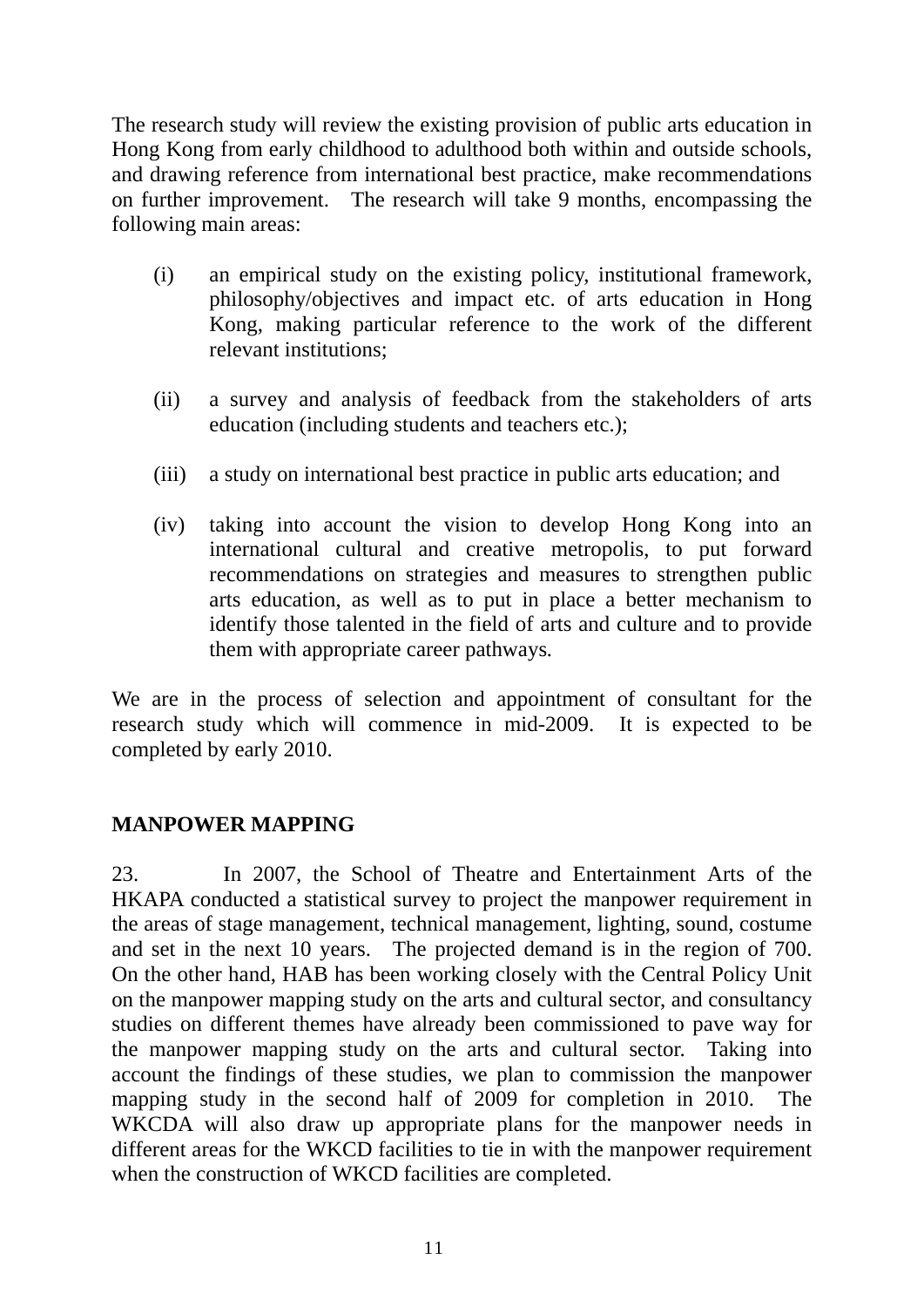**Home Affairs Bureau April 2009**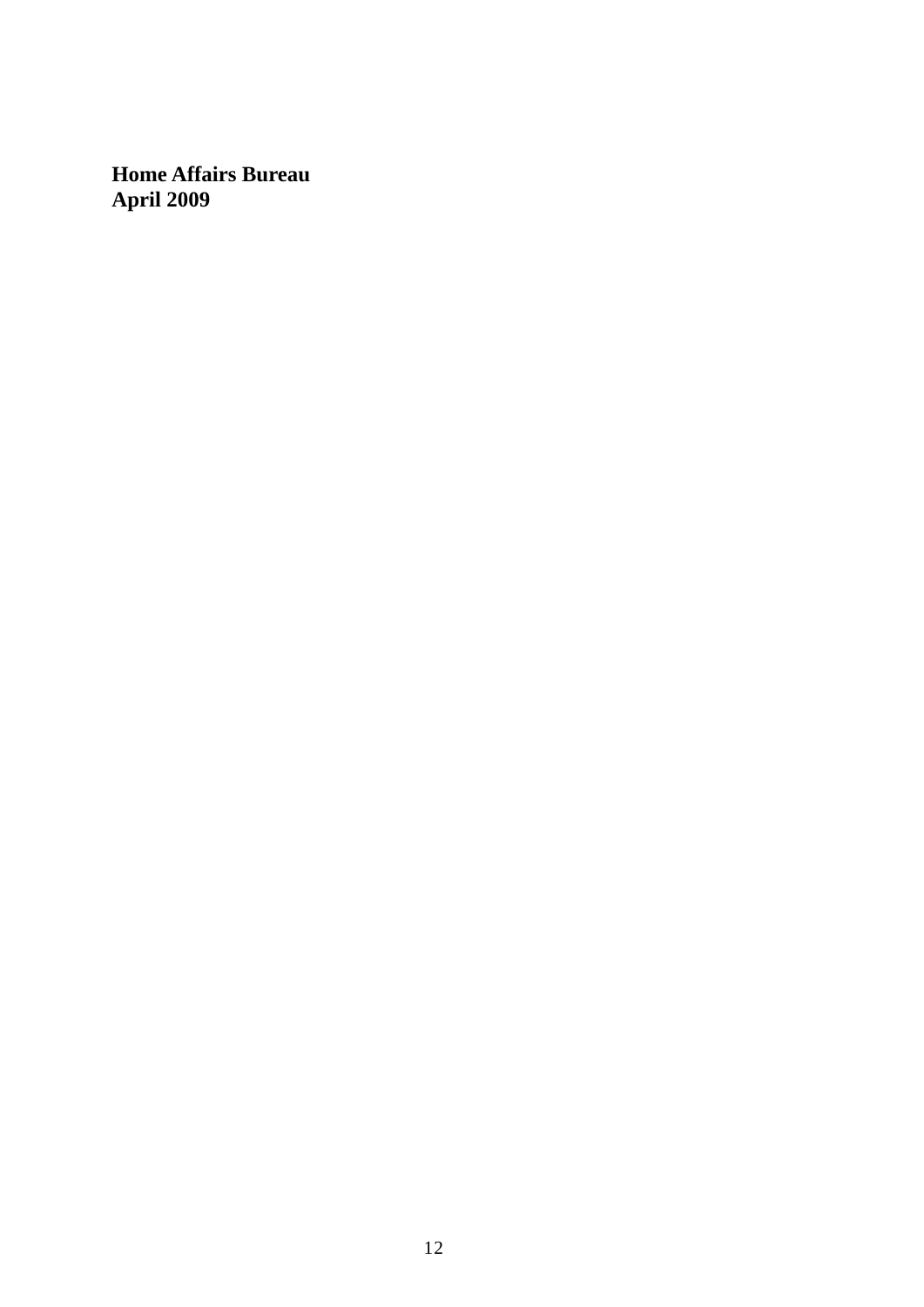**Annex 1**

# **GUIDELINES FOR THE CONSULTATION PANEL**

## **OF THE**

# **WEST KOWLOON CULTURAL DISTRICT AUTHORITY**

 **March 2009**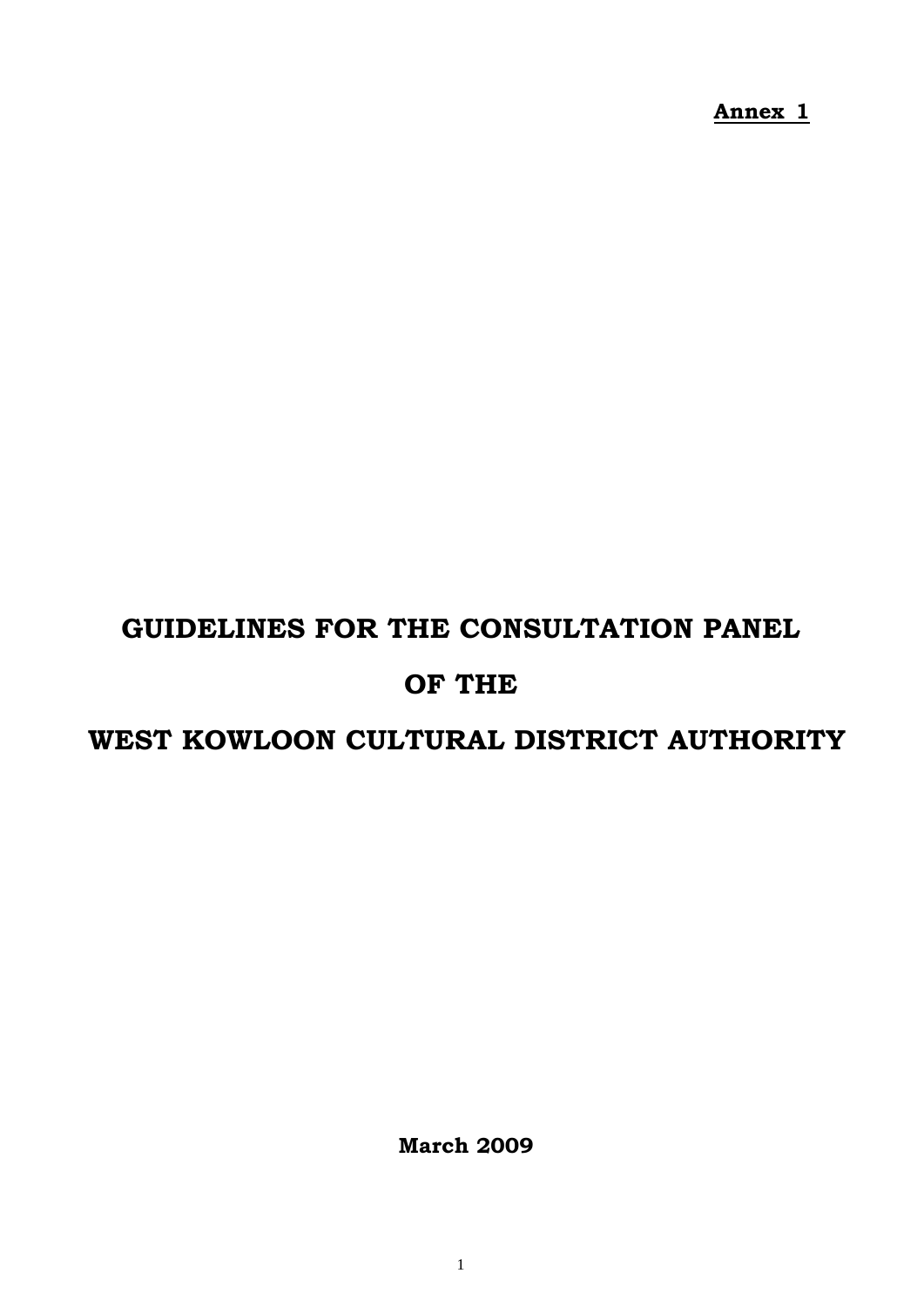## **Guidelines for the Consultation Panel of the West Kowloon Cultural District Authority**

- (1) The Consultation Panel was established under the West Kowloon Cultural District Authority (the Authority) in accordance with section 20 of the West Kowloon Cultural District Authority Ordinance.
- (2) To gather public views, the functions of the Consultation Panel are to plan consultation programmes on subjects as assigned by the Board of the Authority (the Board), to review and report to the Board the progress of the consultation programmes, and to ensure that the consultation is conducted in an open and transparent manner;
- (3) In the light that the priority task of the Authority from 2009 to 2010 is to prepare the Development Plan for the West Kowloon Cultural District, the first and foremost subject for the Consultation Panel during this period is to plan the consultation programmes in preparing the Development Plan, to review and report to the Board the progress of these consultation programmes and to ensure that the consultation is conducted in an open and transparent manner.
- (4) The standing orders of the Consultation Panel are set out at **Attachment**.
- (5) Meetings of the Panel are open to the public. Arrangements should be made for allowing members of the public to attend in person.
- (6) The agenda, minutes and papers of the meetings will be uploaded to the website of the Authority (http://www.wkcdauthority.hk).

**These guidelines are issued by the West Kowloon Cultural District Authority on 17 March 2009.**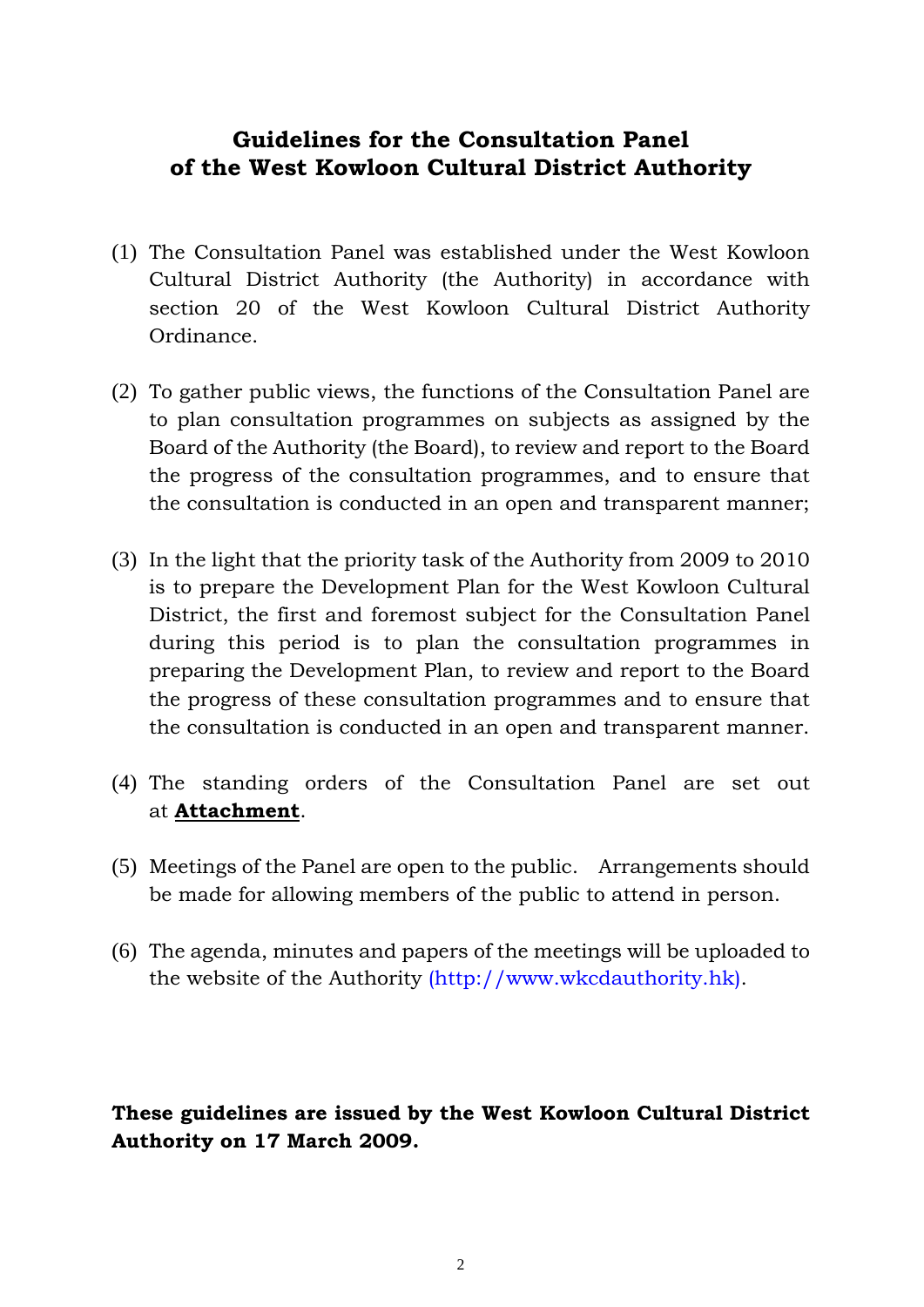## **1. Definitions**

In this attachment, unless the context otherwise requires,

- (1) "Authority" means the West Kowloon Cultural District Authority established under section 3(1) of the Ordinance;
- (2) "Board" means the Board of the Authority established under section 6(1) of the Ordinance;
- (3) "Chairman" means the Chairman of the Panel;
- (4) "Chief Executive Officer" means the Chief Executive Officer of the Authority appointed under section 7 of the Ordinance;
- (5) the expression "clear days" includes Saturdays and excludes the day of the giving of a notice, the day of the relevant meeting and intervening public holidays;
- (6) "Guidelines" means the Guidelines for the Panel;
- (7) "Ordinance" means the West Kowloon Cultural District Authority Ordinance (Chapter 601);
- (8) "Panel" means the Consultation Panel of the Authority established under section 20 of the Ordinance;
- (9) "Panel member" means any member of the Panel referred to in section 20(3) of the Ordinance, including its Chairman;
- (10) "Secretary" means the secretary to the Panel;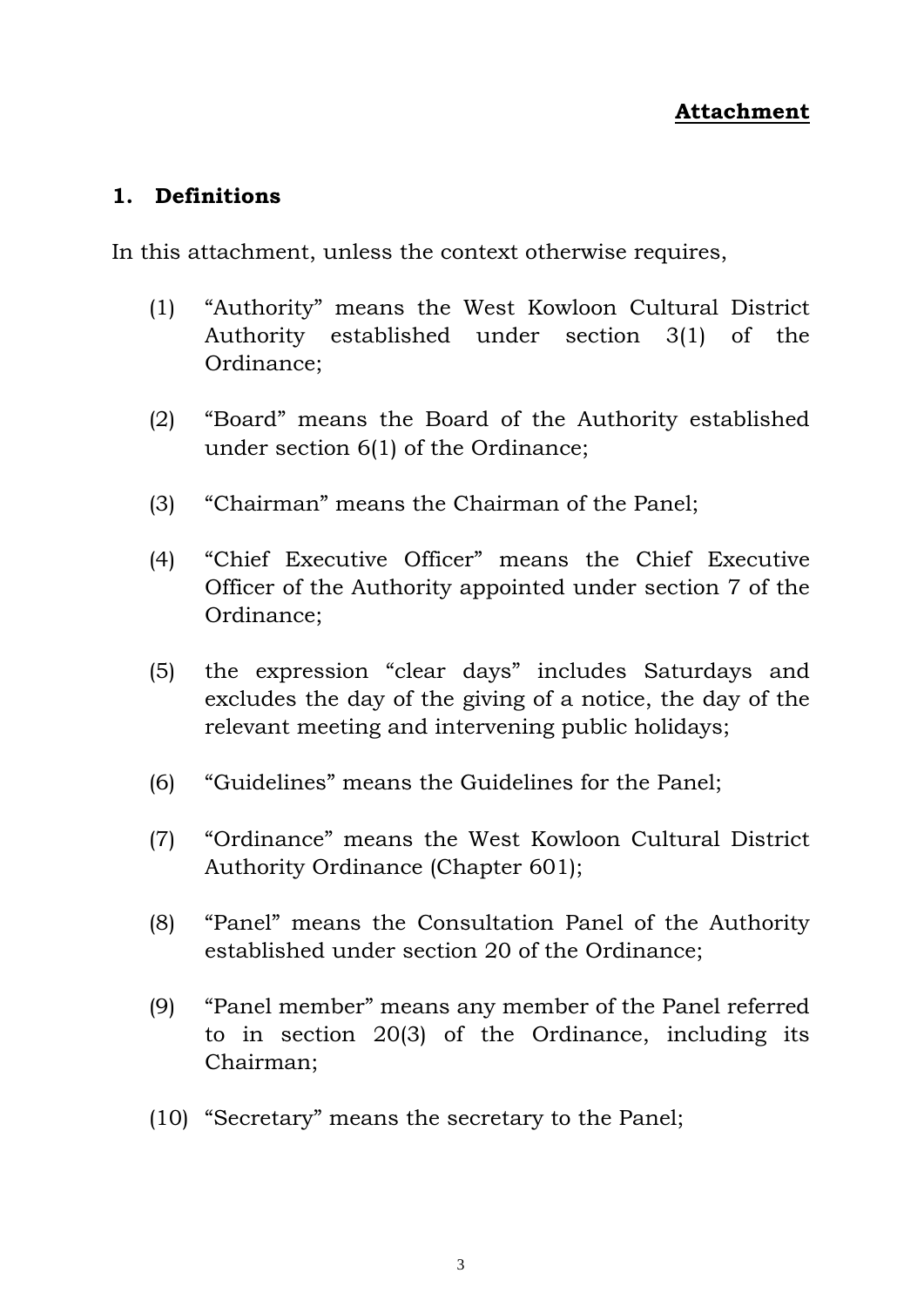## **2. Notice of Meeting**

The Secretary shall give notice of a Panel meeting in writing to each Panel member not less than 10 clear days before the date of the meeting. If the circumstances warrant, the Chairman may in his discretion dispense with such notice.

## **3. Issue of Papers**

- (1) The Secretary shall deliver the agenda of a meeting to each Panel member not less than 5 clear days before the date of the meeting.
- (2) The agenda of any Panel meeting shall be approved by the Chairman prior to issue.
- (3) Meeting papers should be sent to Panel members, unless the Chairman instructs otherwise, not less than 5 clear days before the date of the meeting.
- (4) The notice of meeting shall be deemed to have been given and the papers and agenda issued if they are delivered to the official address of the Panel member, that is, an address which a Panel member chooses to use and of which he has given prior notice in writing to the Secretary.
- (5) Any defect in the dispatch of a notice of meeting or in the issue of papers or agenda to any Panel member shall not affect the validity of the meeting or render its resolutions void.
- (6) Panel members will receive minutes of all Panel meetings.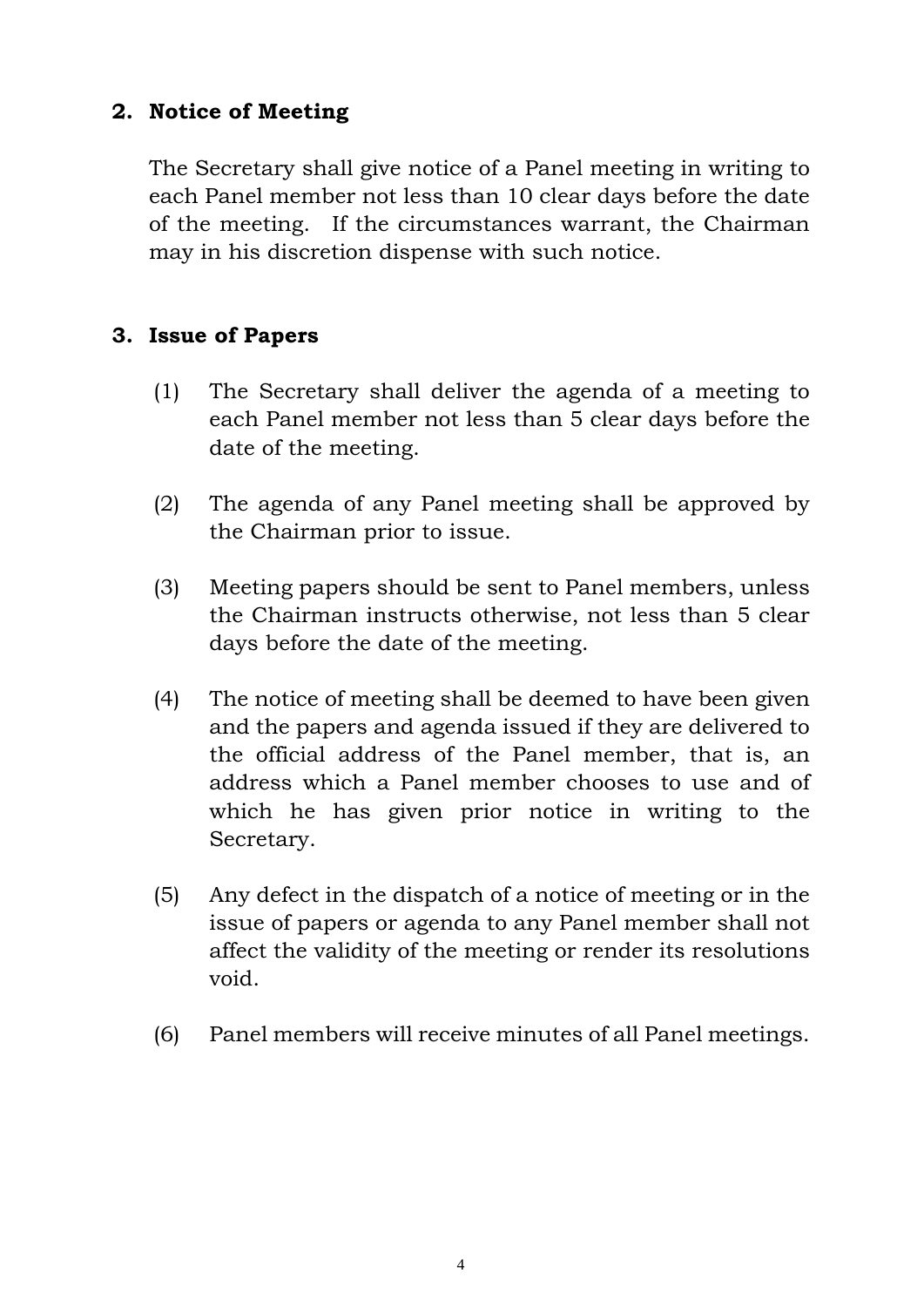## **4. Quorum and Chairman**

- (1) The quorum for a Panel meeting is not less than half of the Panel members including the Chairman.
- (2) If a quorum is not present within 15 minutes after the time appointed for the meeting, the meeting shall be deemed cancelled or shall be reconvened on another date to be decided by the chairman of the meeting. The waiting time can be extended by a maximum of thirty minutes subject to the agreement of the chairman of the meeting and the simple majority of Panel members present at that meeting.
- (3) Where a disclosure is made under section 10(3) and the Panel member concerned is neither required to withdraw from the relevant meeting nor permitted to vote, then for so long as the matter to which the disclosure relates is being discussed or considered at such meeting, his presence is disregarded for the purpose of forming a quorum for the meeting.
- (4) At a Panel meeting
	- (a) if the Chairman is present, he is to be the chairman of the meeting;
	- (b) if the Chairman is not present, the Panel members present are to choose one of them to be the chairman of the meeting.

## **5. Order of Business**

- (1) The order of business at any Panel meeting shall be
	- (a) to approve as a correct record the minutes of the previous meeting;
	- (b) to deal with matters arising from the minutes of the previous meeting;
	- (c) to discuss item(s) on the agenda; and/or
	- (d) to consider any other business on the agenda.
- (2) This order of business may be varied by the chairman of the meeting.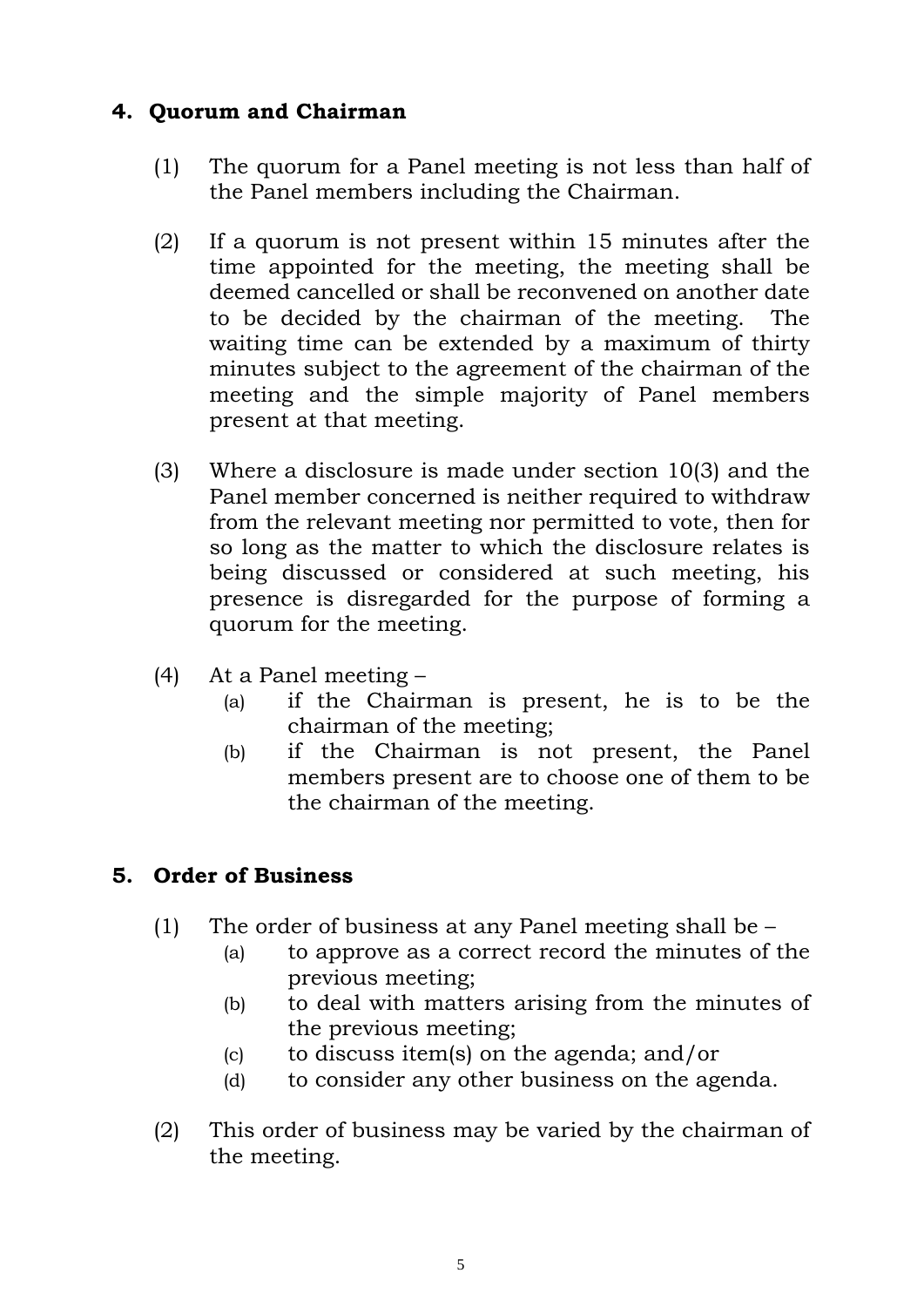## **6. Conduct of Business**

The Panel may deal with matters submitted to it for decision either by circulation of papers or by discussion with the prior approval of the Chairman.

## **7. Register of Attendance**

- (1) A Register of Attendance that records the attendance of Panel members at Panel meetings shall be kept and maintained by the Secretary.
- (2) The Register shall be, subject to section 7(3) below, available for public inspection during office hours from Monday to Friday (with the exception of public holidays).
- (3) Upon receipt of any member of the public's request to inspect the Register, the Secretary shall arrange a time and date for the inspection to take place which will normally be within 2 working days of receipt of such request.

## **8. Voting Rights**

- (1) Subject to the prior agreement of the chairman of the meeting, a matter coming before a meeting of the Panel may be determined by the simple majority votes of those Panel members present and voting.
- (2) Subject to section 8(3) and 10(3), each Panel member present at a Panel meeting has one vote.
- (3) In relation to any matter on which a decision is taken by a vote in a Panel meeting pursuant to section 8(1), and in the event that voting is equally divided, the chairman of the meeting has a casting vote.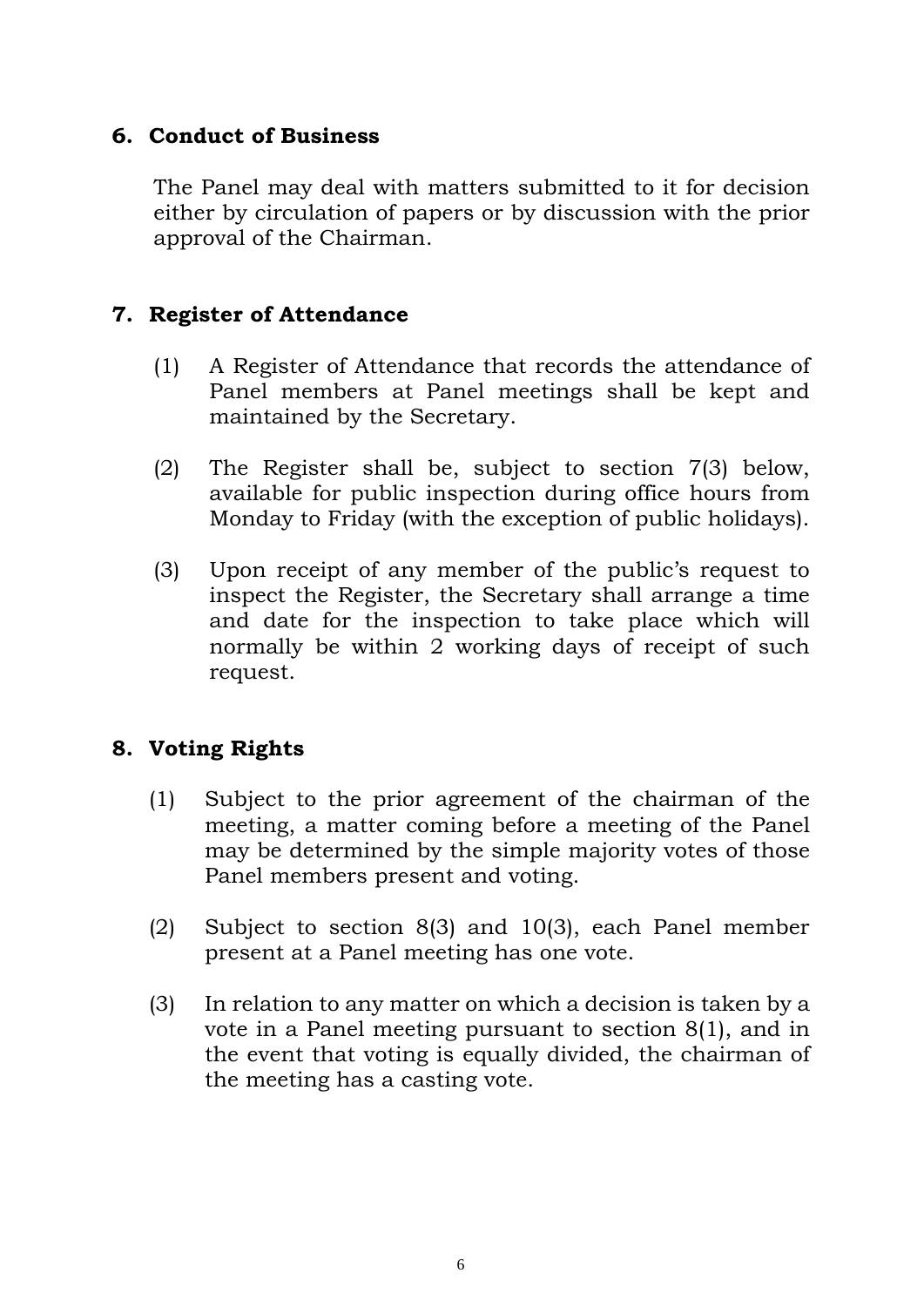## **9. Suspension and Adjournment of Meetings**

At a Panel meeting, the chairman of the meeting may, with the consent of the simple majority of Panel members present, suspend or adjourn the meeting at any time.

## **10.Declaration and Registration of Interests**

- (1) A Panel member shall disclose to the Authority any registrable interest that he has by filling in the form at **Appendix 1** –
	- (a) on his first appointment;
	- (b) at the beginning of each calendar year after the appointment;
	- (c) on becoming aware of the existence of an interest not previously disclosed under this set of guidelines; and
	- (d) after the occurrence of any change to an interest previously disclosed under this set of guidelines.
- (2) For the purposes of section 10(1), a "registrable interest" includes –
	- (a) proprietorships, partnerships or directorships of any public or private company;
	- (b) remunerated employments, offices, trades, professions or vocations;
	- (c) shareholdings in any companies, public or private (1% or more of the issued share capital of the company);
	- (d) land or property holdings in the Hong Kong Special Administrative Region; or
	- (e) other declarable interests including, but not limited to, the followings –
		- (i) membership of boards, committees and other organizations the focus of work of which is related to that of the Authority; and
		- (i) consultant, client, or other important relationship(s) with the companies, firms, clubs, associations or any organizations which may have direct or indirect official dealings with the Authority. Important relationship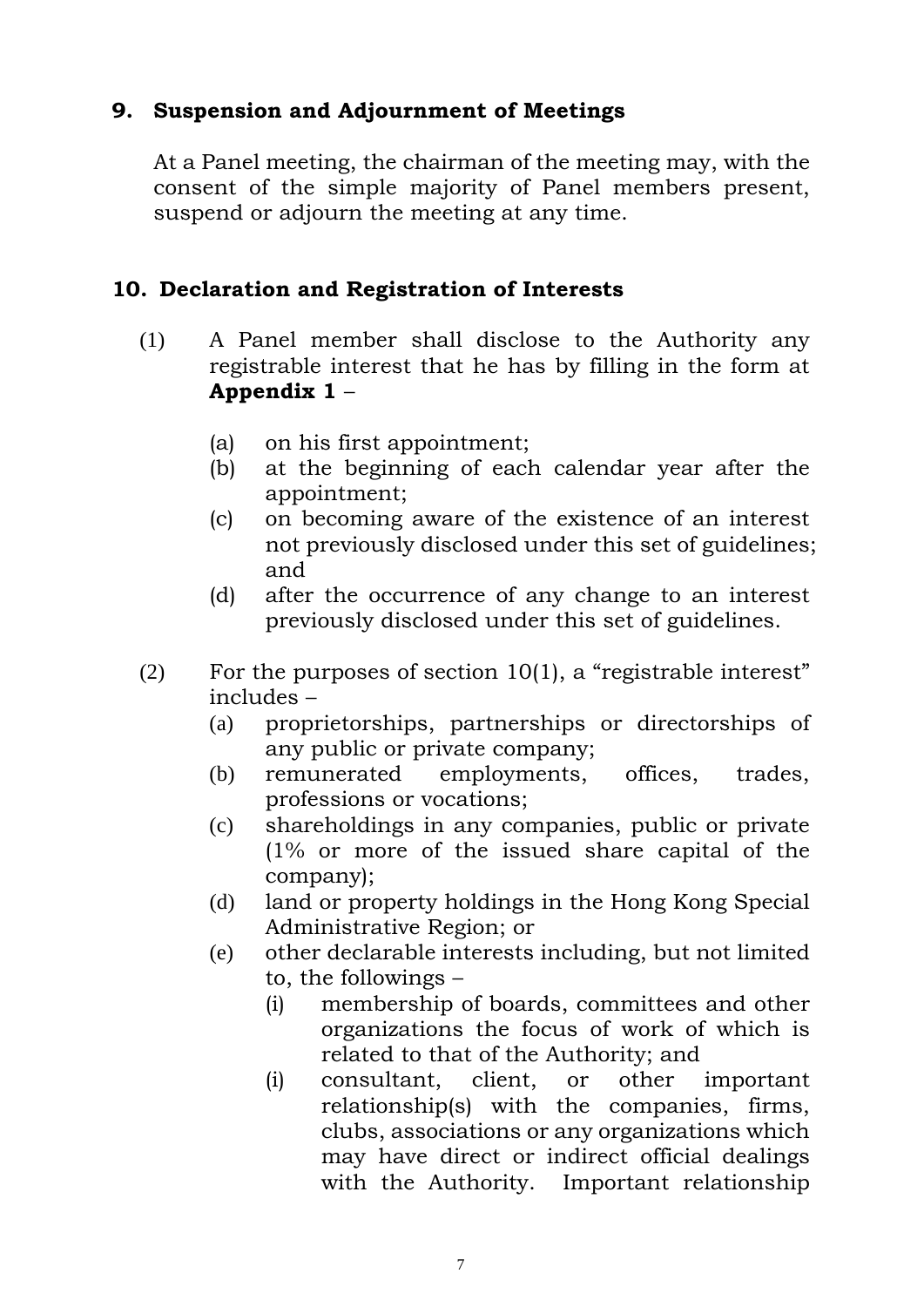refers to the interest arising from such relationship which in the eyes of the objective and reasonable general public may influence the judgement of the member concerned.

- (3) Where a Panel member present at a Panel meeting is in any way directly or indirectly interested in any matter which is to be discussed or considered by the Panel at the meeting –
	- (a) he shall
		- (i) disclose at the meeting the nature of his interest (and such disclosure is to be recorded in the minutes of the meeting);
		- (ii) withdraw from the meeting while the matter to which the disclosure relates is being discussed or considered, unless –
			- (A) if he is not the chairman of the meeting, he is permitted by the chairman of the meeting to take part in such discussion or consideration; or
			- (B) if he is the chairman of the meeting, two-thirds of the other Panel members present at the meeting decide so to permit him; and
	- (b) he shall not
		- (i) vote on any question concerning the matter, unless –
			- (A) if he is not the chairman of the meeting, he is permitted by the chairman of the meeting to vote on the question; or
			- (B) if he is the chairman of the meeting, two-thirds of the other Panel members present at the meeting decide so to permit him; or
		- (ii) influence or seek to influence a decision of the Panel concerning the matter.
- (4) If it is known to the Chairman that a Panel member is in any way directly or indirectly interested in any matter which is to be discussed at a forthcoming meeting or to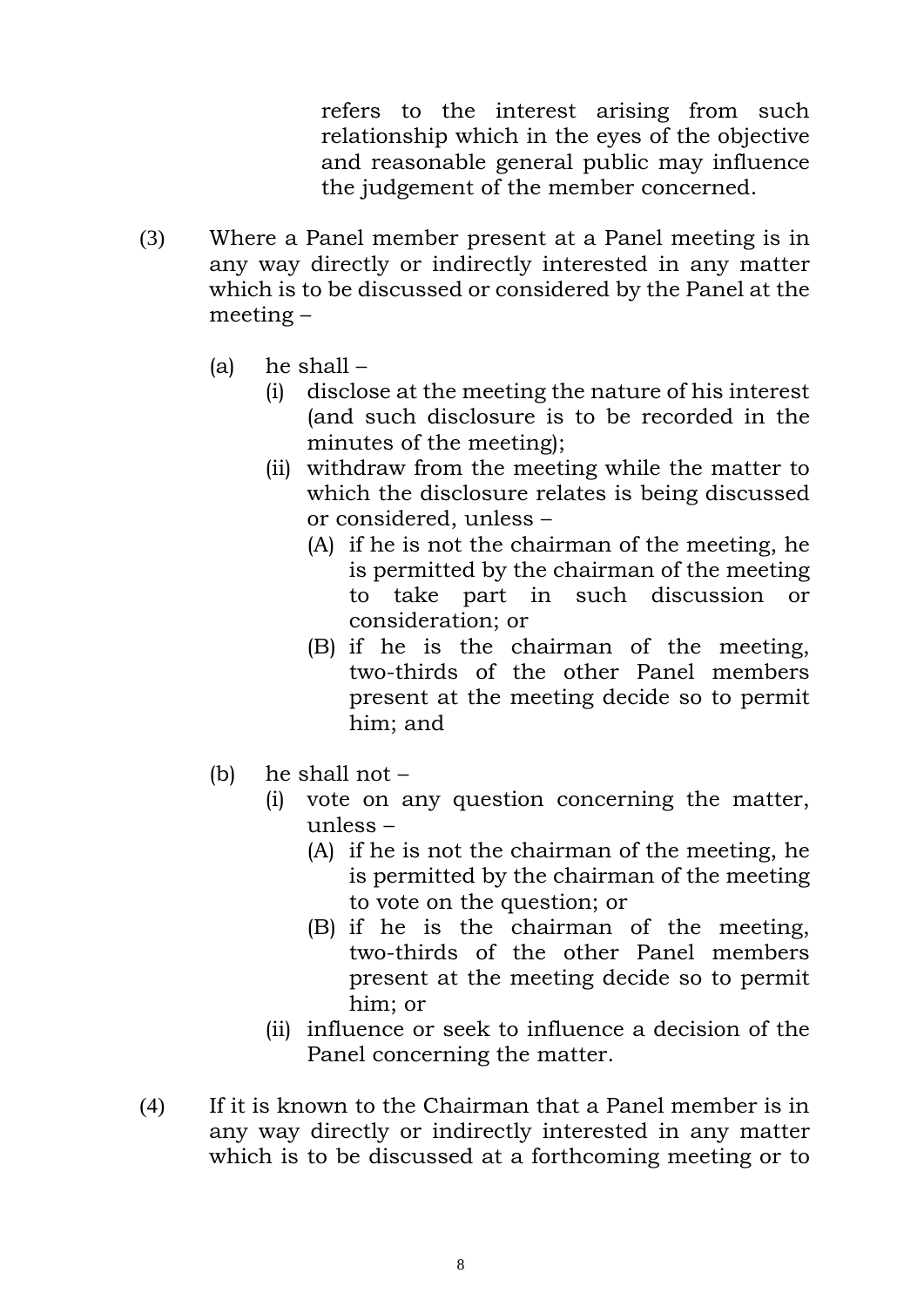be decided by circulation of paper before the relevant paper is circulated –

- (a) the Chairman should decide whether circulation of the paper to the member concerned should be withheld. If so, the Chairman should inform the member concerned of his decision in writing. In the case of meeting, the member concerned should not attend that part of the meeting at which the relevant item is discussed; and
- (b) any such case of known interest should be made known to the meeting at its beginning. The meeting should also be informed of the action taken by the Chairman.
- (5) For the purposes of section 10(3), circumstances in which a Panel member is to be regarded as being directly interested in any matter include, but not limited to –
	- (a) private interests in the outcome of the deliberation of a matter in which private interests include both the financial and personal interests of Panel members;
	- (b) the holding of shares or partnership interest or directorship/employment or office in the company, firm or any other entity which is connected with, or the subject of, a matter under consideration by the Panel; or
	- (c) any other circumstances that would result in a Panel member to prosper or to be relieved of some liability as a result of the Authority's deliberation of a matter.
- (6) For the purposes of section 10(3), circumstances in which a Panel member is to be regarded as being indirectly interested in any matter include, but not limited to connections in respect of family members, relatives, friends, clubs and societies to which a Panel member belong, as well as people to whom they owe a favour or are obligated in any way and a matter under deliberation;
	- (7) Panel members should refer to the "Guidelines on Declaration of Interests" set out in **Appendix 2** in case of doubt.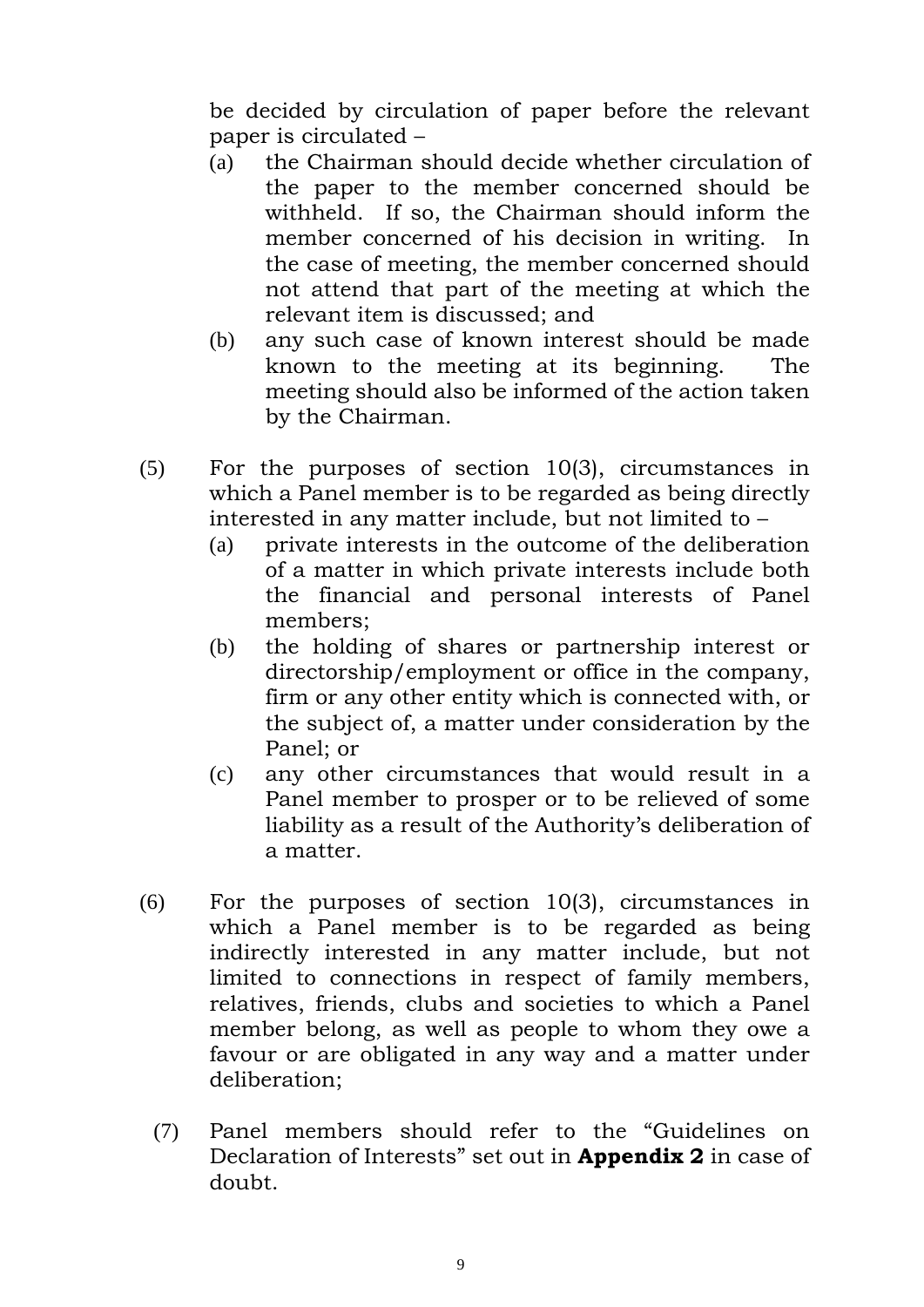- (8) If a Panel member is in receipt of a paper for discussion or a circulation paper seeking members' decision which he knows presents a conflict of interest, he should inform the Secretary as soon as possible and prior to the meeting. The Member should return the concerned paper to the Secretary. The Secretary should bring this to the attention of the Chairman. Any such case of known interest should also be made known to the meeting at its beginning
- (9) A Panel member need not attend in person at a meeting in order to make a disclosure if he takes reasonable steps to secure that the disclosure is made by a notice in writing which is brought up and read at the meeting. Where a disclosure is made, it shall be recorded in the minutes of the meeting.
- (10) The Authority shall establish and maintain a register relating to any disclosure required to be made under section 10(1) at its principal office.
- (11) Where a Panel member makes a disclosure as required by section 10(1), the Authority shall cause his name and the particulars of the disclosure to be recorded in the register, and if a further disclosure is made, the Authority shall cause particulars of the further disclosure to be recorded in the register.
- (12) The register shall be available for public inspection during office hours from Monday to Friday (with the exception of public holidays). Upon receipt of any member of the public's request to inspect the register, the Secretary shall arrange a time and date for the inspection to take place which will normally be within 2 working days of receipt of such request.

#### **11. Arrangements During Tropical Cyclones and Rainstorms**

(1) Panel Meetings shall continue to be held when Tropical Cyclone Warning Signal No. 1 or No. 3 is hoisted or Amber Rainstorm Signal is issued.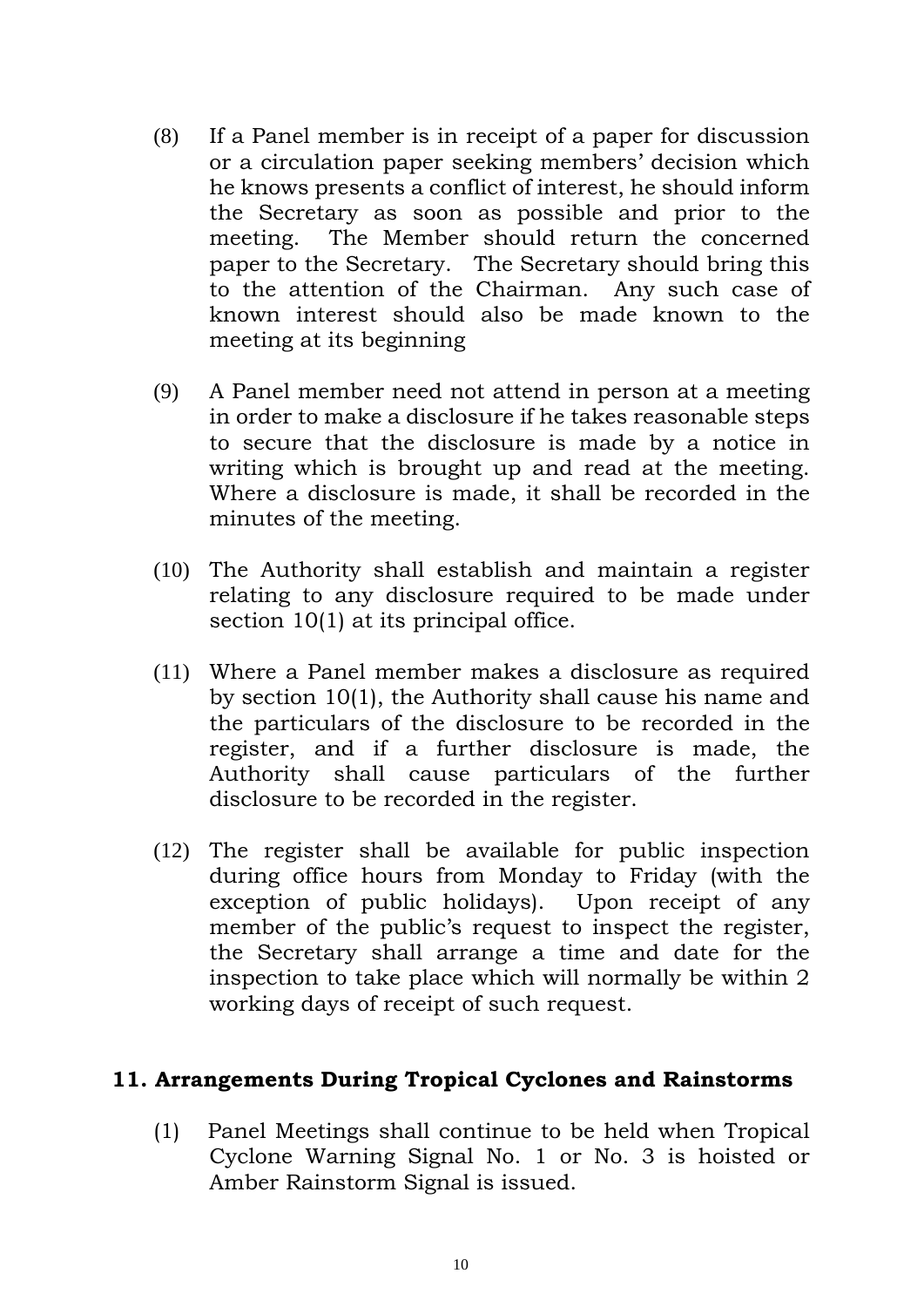- (2) Panel Meetings shall, unless directed otherwise by the chairman of the meeting, be cancelled if, within two hours before the appointed time of the meeting, Tropical Cyclone Warning Signal No. 8 or above is hoisted or remains in force or the Red or Black Rainstorm Signal is issued or remains in force.
- (3) If Tropical Cyclone Warning Signal No. 8 or above is hoisted or the Red or Black Rainstorm Signal is issued while a Panel meeting is in progress, the chairman of the meeting shall decide whether to adjourn or continue with the meeting.
- (4) The chairman of the meeting shall also decide whether to adjourn or continue with the meeting if other unforeseen circumstances arise.

**- END -**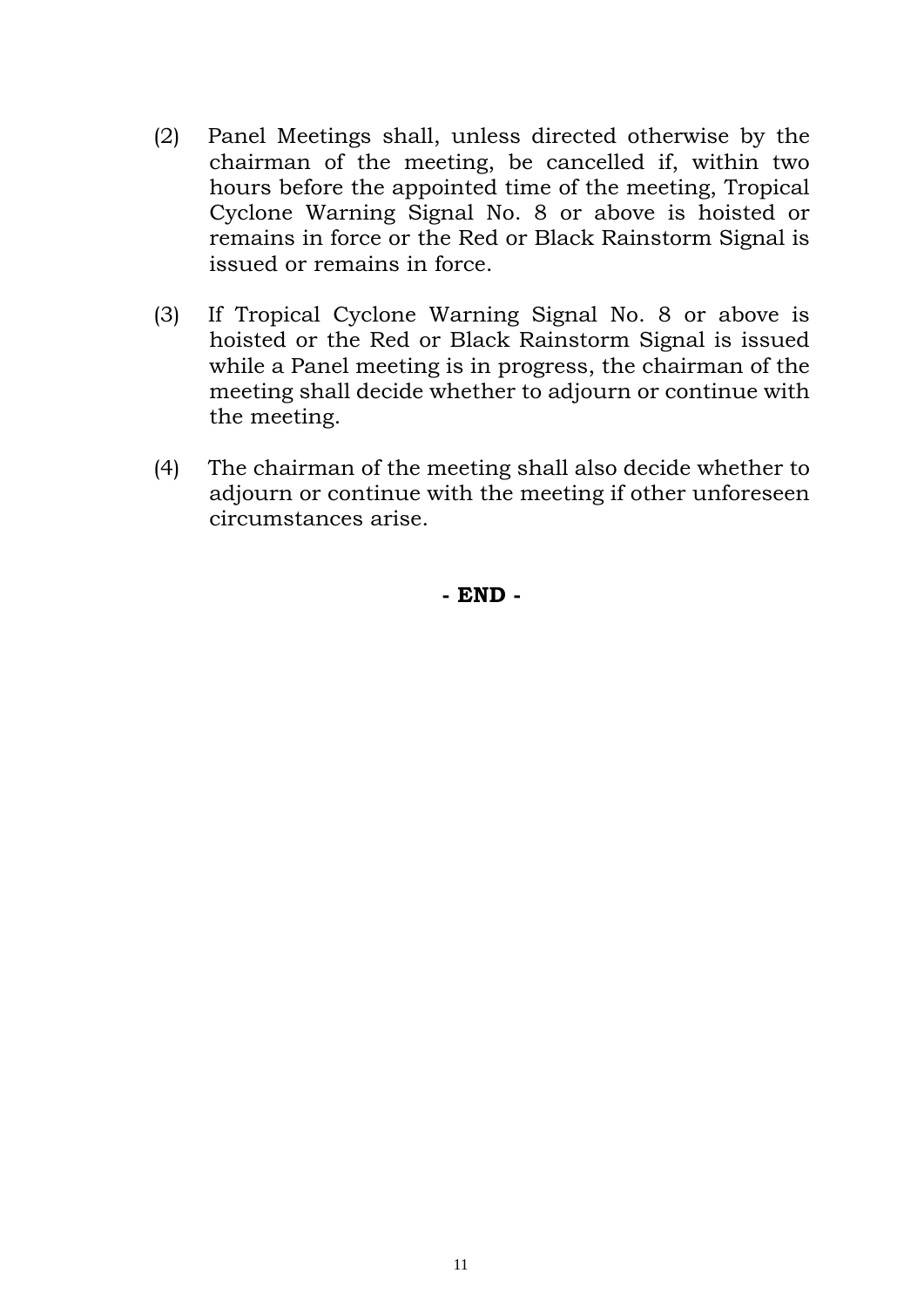# 附錄 **1 Appendix 1**

#### **Register of Declaration of Interests of Members of the Consultation Panel of the West Kowloon Cultural District Authority**

## 西九文化區管理局諮詢會成員申報利益登記

Name of Member: 成員姓名

#### **Registrable Interests**  須登記的利益

1. Proprietorships, partnerships or directorships of any public or private company *(See note 1)* 東主、合夥人或公共或私人公司之董事身份 (見註 1)

*(Please put an asterisk [\*] against remunerated directorship.) (*請於受薪董事身份前加上記號 *[\*])*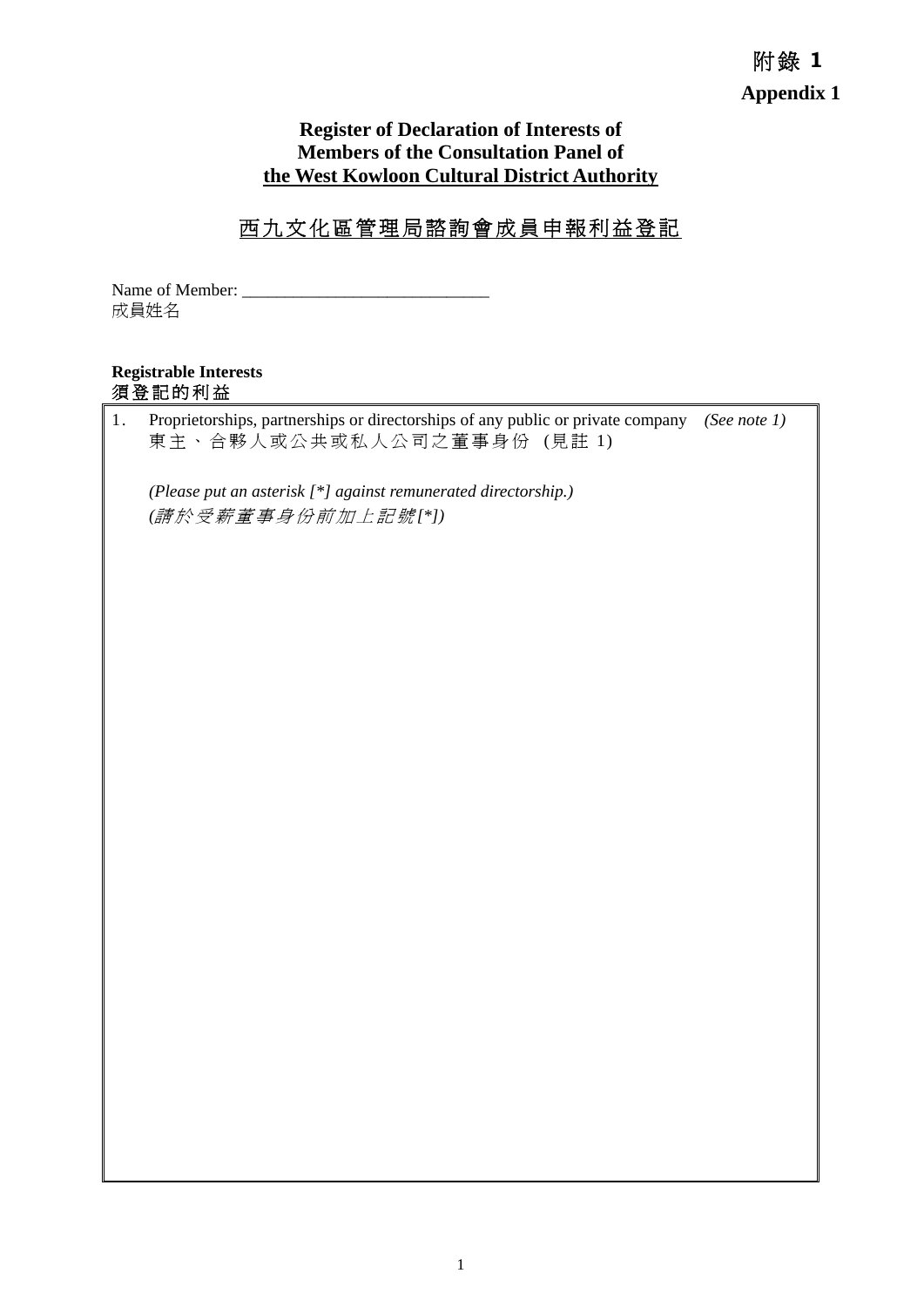| 2. Remunerated employments, offices, trade, professions or vocations (See note 2) |  |
|-----------------------------------------------------------------------------------|--|
| 受薪聘任、職位、行業、專業工作或職業 (見註 2)                                                         |  |

*(Where a firm is named, please briefly indicate the nature of the firm's business.*  如提到公司名稱,請簡述該公司的業務性質。 *)*

3. Shareholdings in any companies, public or private (1% or more of the issued share capital of the company) *(See note 3)* 公共或私人公司的股份(佔該公司已發行股本的 1%或以上) (見註 3)

*(Please list each company below, indicating in each case the nature of its business.*  請在下欄列出各有關公司的名稱,並說明每間公司的業務性質。 *)*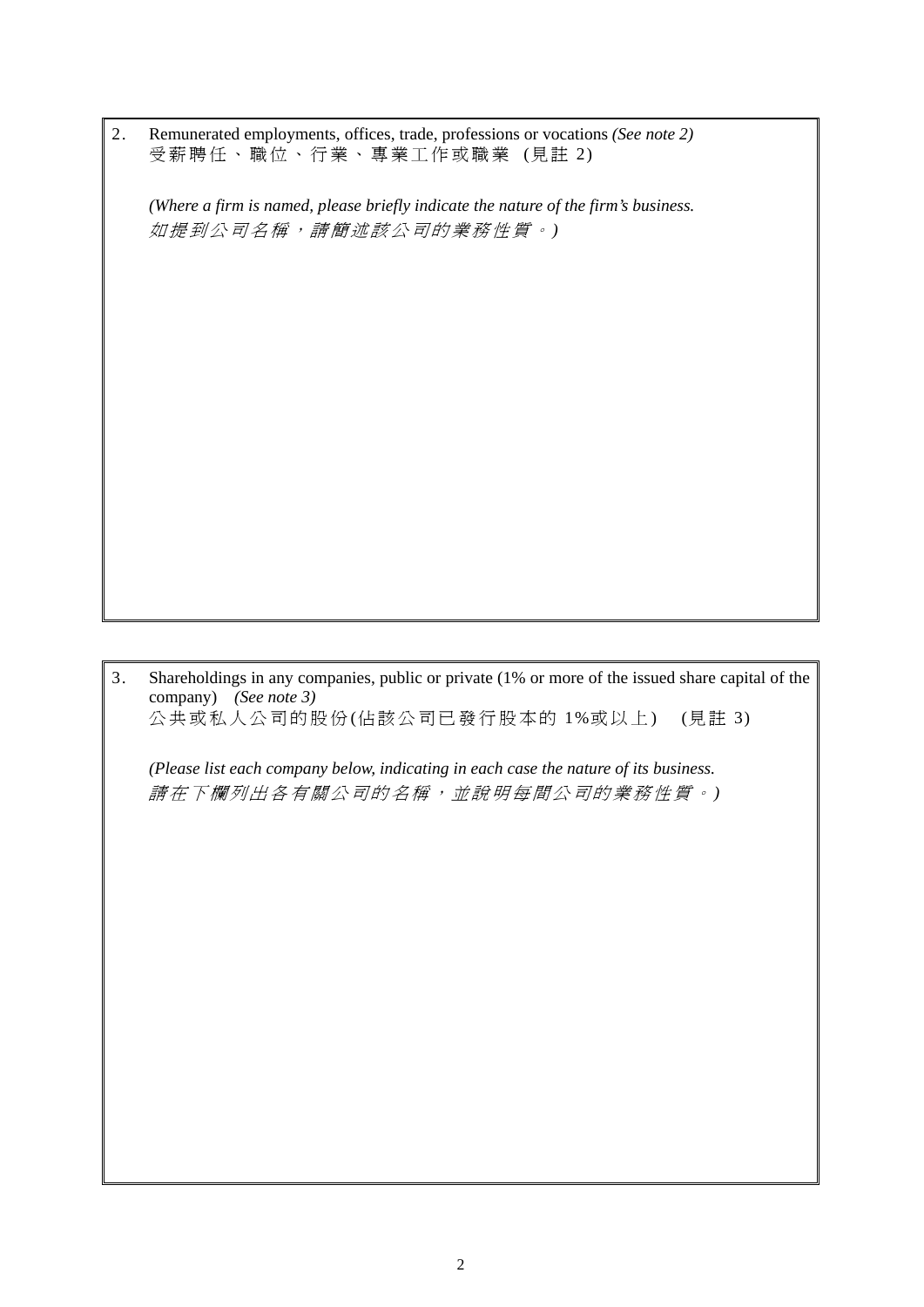4. Land or property holdings in the Hong Kong Special Administrative Region *(See note 4)* 在香港特別行政區所擁有的土地或物業 (見註 4)

5. Other declarable interests (*See note 5*) 其他可申報利益(見註 5)

Please provide information on separate sheets if necessary. Please sign on every such separate sheet. 如有需要,可另頁提供資料。請於另頁的每頁上簽名作實。

| Signature<br>簽署 |  |  |  |
|-----------------|--|--|--|
| Name<br>姓名      |  |  |  |
| Date<br>日期      |  |  |  |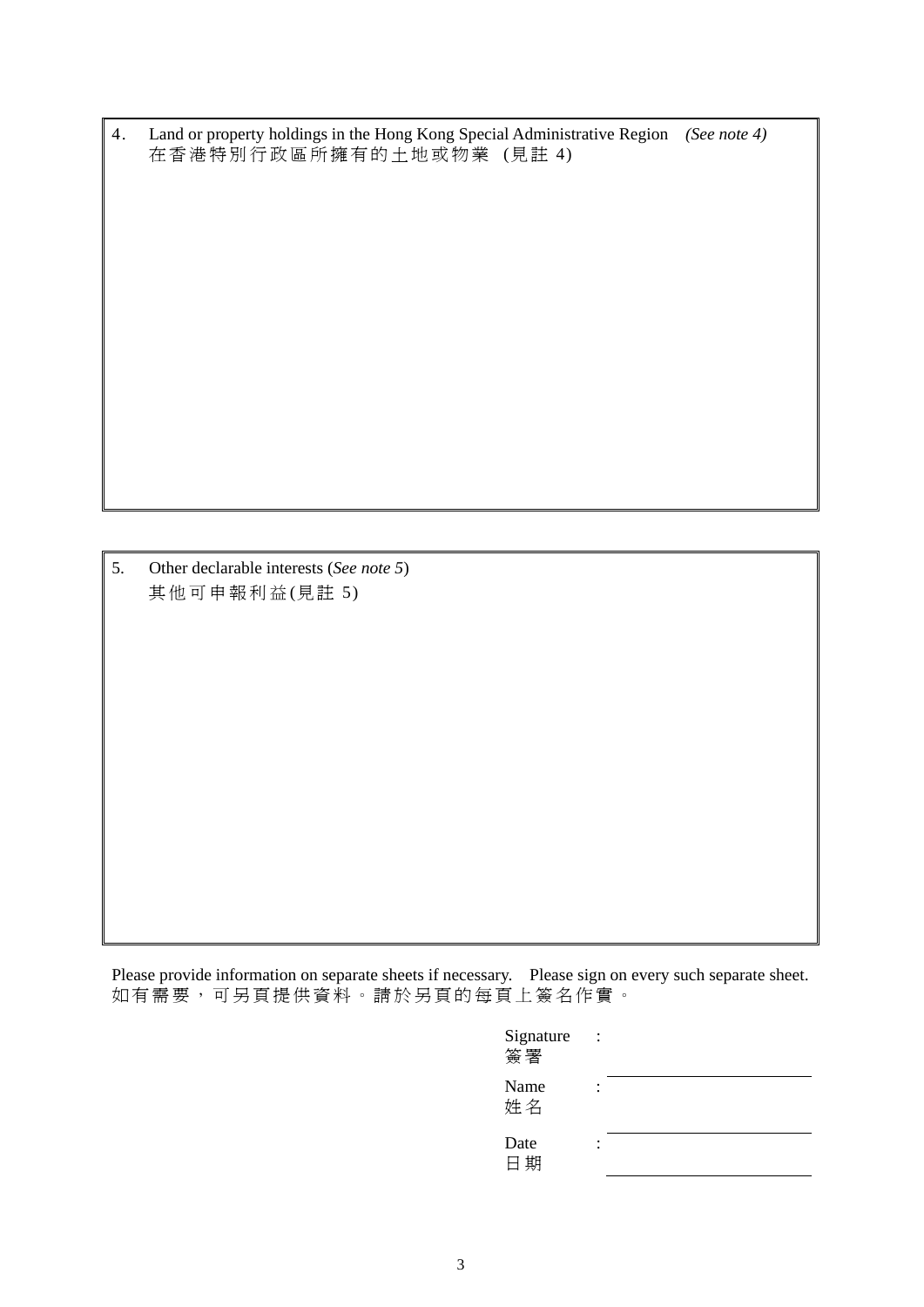#### **Explanatory Notes** 註 釋

#### **Note 1** 註 **1**

- (a) Please give the name of the company, briefly stating the nature of the business of the company in each case. 請填上公司名稱,並簡述每間公司的業務性質。
- (b) Remunerated directorships include all directorships for which a fee, honorarium, allowance or other material benefit is payable. 受薪董事包括所有收取袍金、酬金、津貼或其他物質利益的董事身分。
- (c) Directorships of companies at the Hong Kong Special Administrative Region or outside the Hong Kong Special Administrative Region should also be registered. 在香港特別行政區或香港特別行政區以外的董事身份亦須一律登記。
- (d) Directorships through corporate directors are also registrable. 因出任法團董事而獲得的董事身分亦須登記。

#### **Note 2** 註 **2**

- (a) Indicate the name of the employment, office, trade, profession or vocation. 填報有關聘任、職位、行業、專業工作或職業的名稱。
- (b) An employment, office, trade, profession or vocation is "remunerated" where a salary, honorarium, allowance or other material benefit is payable. 凡收取薪酬、酬金、津貼或其他物質利益的任何聘任、職位、行業、專業工作或職業, 均作「有報酬」論。
- (c) "Remunerated offices" include all "remunerated" public offices. 「有報酬的職位」包括所有「有報酬」的公職。
- (d) Members who have paid posts as consultants or advisers should indicate the nature of the consultancy in the register: for example, "management consultant", "legal adviser", etc. 成員如擔任受薪顧問職位,應在登記冊上填報顧問工作的性質,例如「管理顧問」、法 律顧問」等。
- (e) All remunerated employments in Hong Kong Special Administrative Region and outside Hong Kong Special Administrative Region should also be registered. 在香港特別行政區或香港特別行政區以外的聘任亦須一律登記。

#### **Note 3** 註 **3**

(a) Indicate the names of companies (both listed and unlisted ones) or other bodies in which the member has, to his knowledge, either himself or with or on behalf of his spouse or children, a beneficial interest in share holdings of a nominal value greater than 1 % of the issued share capital. 據成員所知,其本人,或連同其配偶或子女,或代表其配偶或子女持有公司(包括上市 和非上市者)或其他團體的實益股份,而這些股份的面值超過有關公司或團體已發行股 本的百分之一,請填報公司或團體的名稱。

#### **Note 4 # 4**

- (a) The requirement is to register the general nature of the interest rather than a detailed list of the holdings. It would be in order to register an interest under this category in the following manner – "A property on Hong Kong Island" 只須登記所持利益的一般性質,無須詳細列出所擁有的土地或物業。這類利益按下列 方式登記即可: 「港島區一項物業」
- (b) Land or property which are held in the name of members' spouses, children or other persons or companies, but are actually owned by members; or land or property which are not owned by members, but in which members have a beneficial interest (e.g. rental income) are all registrable. It is not necessary to provide detailed addresses of the land or property.

以成員配偶、子女或其他人士或公司名義擁有的土地或物業,但實際由成員所有;或 有關土地或物業雖非成員所有,但成員在其有實際利益 (例如租金收入 )者,均須申報。 但毋須提供土地或物業的詳細地址。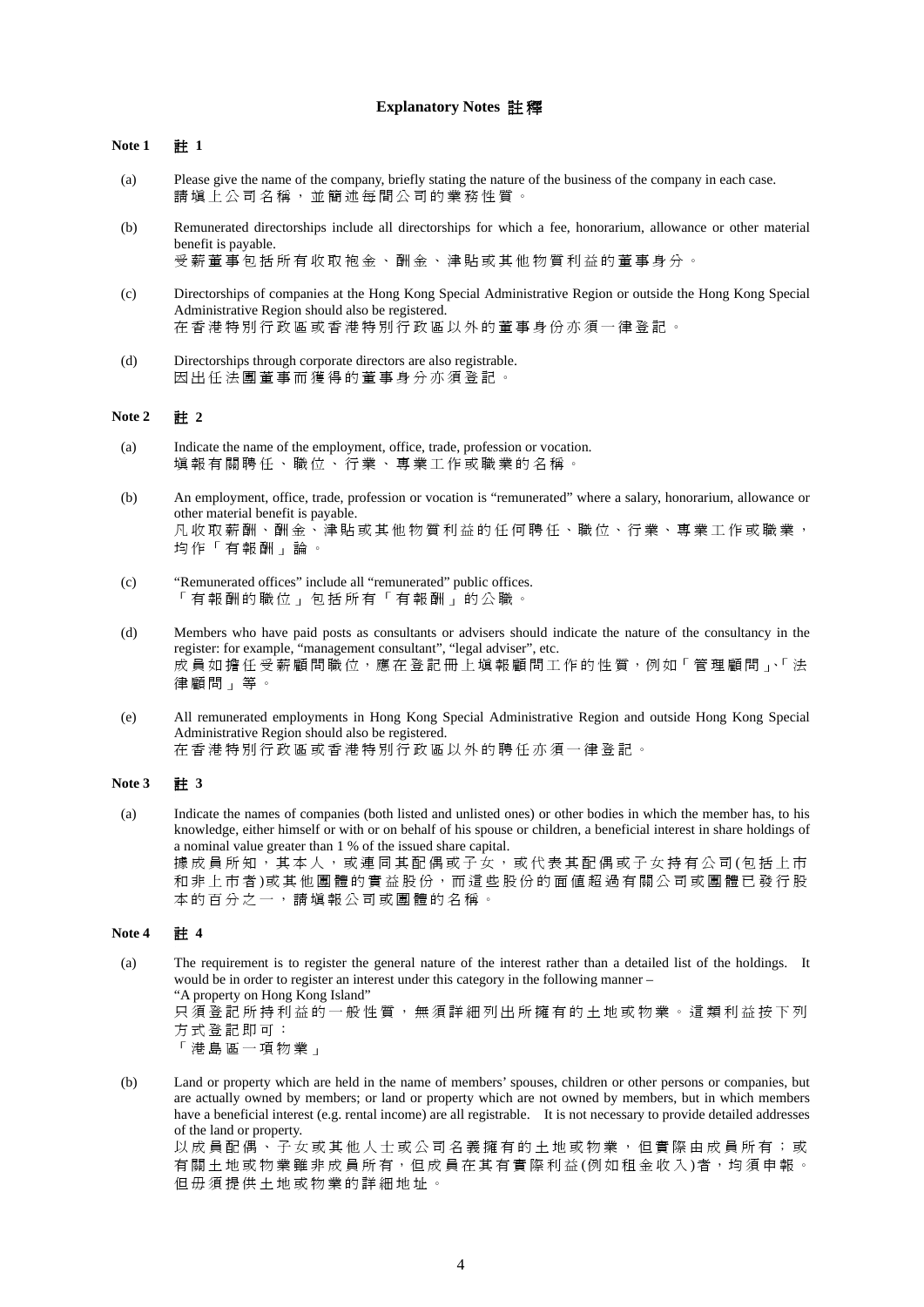#### **Note 5** 註 **5**

- (a) Other declarable interests include, but not limited to, (i) membership of Boards, Committees and other organizations the focus of work of which is related to that of West Kowloon Cultural District Authority and (ii) any consultant, client or other important relationship(s) with the companies, firms, clubs, associations or any organizations which may have direct or indirect official dealings with the West Kowloon Cultural District Authority. Important relationship refers to the interest arising from such relationship which in the eyes of the objective and reasonable general public may influence the judgement of the member concerned. 其他可申報利益包括 (但不限於 )(i)出任與西九文化區管理局主要工作有關係的理事 會、委員會或其他機構的成員及 (ii)與可能和西九文化區管理局有直接或間接官式交易 的公司、商號、會所、聯會或其他機構有顧問、客戶或其他重要關係。重要關係是指
	- 在一般客觀與合理的市民之眼中,該委員可能會因該關係的利益而影響其判斷。